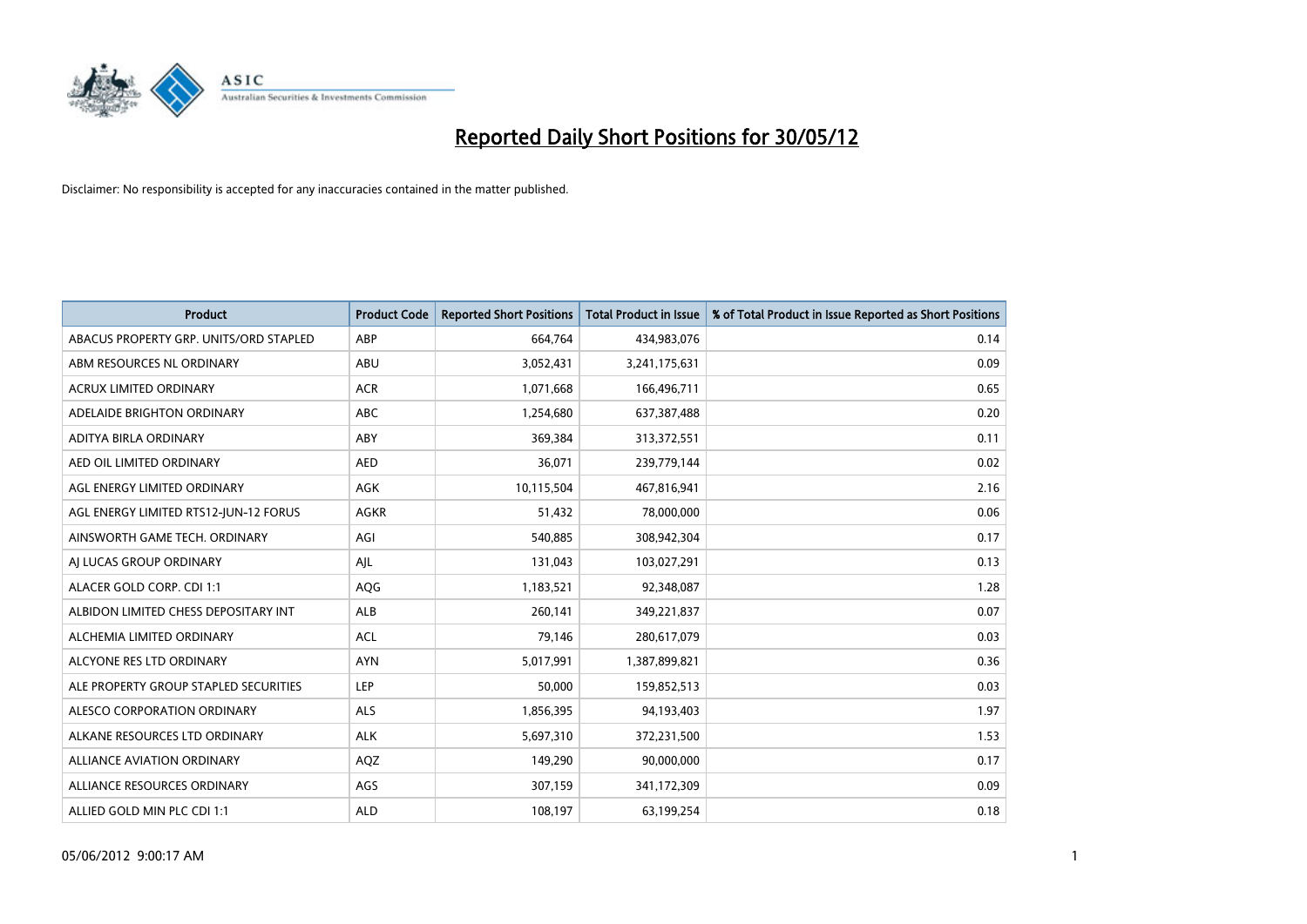

| <b>Product</b>                          | <b>Product Code</b> | <b>Reported Short Positions</b> | <b>Total Product in Issue</b> | % of Total Product in Issue Reported as Short Positions |
|-----------------------------------------|---------------------|---------------------------------|-------------------------------|---------------------------------------------------------|
| ALLIED HEALTH LTD ORDINARY              | AHZ                 | 109,920                         | 799,546,843                   | 0.01                                                    |
| ALTONA MINING LTD ORDINARY              | <b>AOH</b>          | 603,823                         | 522,091,038                   | 0.12                                                    |
| ALUMINA LIMITED ORDINARY                | <b>AWC</b>          | 99,074,635                      | 2,440,196,187                 | 4.04                                                    |
| AMALGAMATED HOLDINGS ORDINARY           | <b>AHD</b>          | 2,302                           | 157,613,022                   | 0.00                                                    |
| AMCOM TELECOMM, ORDINARY                | AMM                 | 5,645                           | 241,491,904                   | 0.00                                                    |
| AMCOR LIMITED ORDINARY                  | <b>AMC</b>          | 4,000,291                       | 1,206,684,923                 | 0.32                                                    |
| AMP LIMITED ORDINARY                    | AMP                 | 4,716,763                       | 2,894,931,180                 | 0.15                                                    |
| AMPELLA MINING ORDINARY                 | AMX                 | 4,145,130                       | 240,600,493                   | 1.72                                                    |
| ANGLOGOLD ASHANTI CDI 5:1               | AGG                 | 1                               | 89,207,765                    | 0.00                                                    |
| ANSELL LIMITED ORDINARY                 | <b>ANN</b>          | 2,971,943                       | 130,656,668                   | 2.28                                                    |
| ANTARES ENERGY LTD ORDINARY             | AZZ                 | 376,227                         | 260,000,000                   | 0.15                                                    |
| ANZ BANKING GRP LTD ORDINARY            | ANZ                 | 14,984,179                      | 2,679,587,116                 | 0.52                                                    |
| APA GROUP STAPLED SECURITIES            | <b>APA</b>          | 6,680,735                       | 644,485,583                   | 1.03                                                    |
| APN NEWS & MEDIA ORDINARY               | <b>APN</b>          | 22,068,795                      | 649,010,756                   | 3.40                                                    |
| AQUARIUS PLATINUM. ORDINARY             | AQP                 | 12,566,464                      | 470,312,578                   | 2.65                                                    |
| AQUILA RESOURCES ORDINARY               | <b>AQA</b>          | 5,406,057                       | 411,804,442                   | 1.28                                                    |
| ARAFURA RESOURCE LTD ORDINARY           | ARU                 | 10,572,844                      | 396,004,144                   | 2.64                                                    |
| ARB CORPORATION ORDINARY                | <b>ARP</b>          | 56,828                          | 72,481,302                    | 0.08                                                    |
| ARDENT LEISURE GROUP STAPLED SECURITIES | AAD                 | 288,804                         | 334,209,401                   | 0.09                                                    |
| ARISTOCRAT LEISURE ORDINARY             | ALL                 | 18,622,431                      | 550,502,889                   | 3.39                                                    |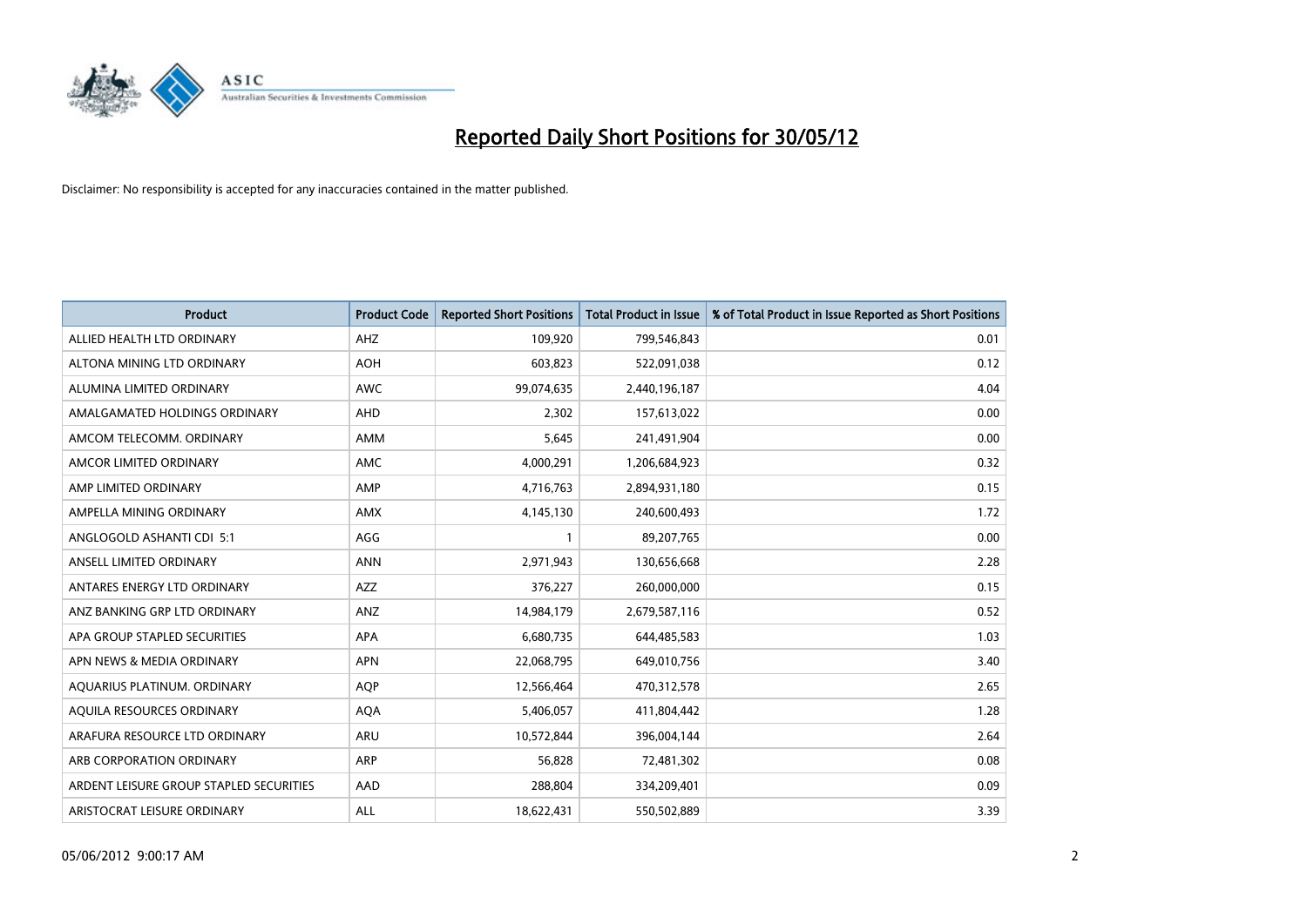

| <b>Product</b>                          | <b>Product Code</b> | <b>Reported Short Positions</b> | <b>Total Product in Issue</b> | % of Total Product in Issue Reported as Short Positions |
|-----------------------------------------|---------------------|---------------------------------|-------------------------------|---------------------------------------------------------|
| ASCIANO LIMITED ORDINARY                | <b>AIO</b>          | 2,763,920                       | 975,385,664                   | 0.28                                                    |
| ASG GROUP LIMITED ORDINARY              | ASZ                 | 228,313                         | 172,142,079                   | 0.13                                                    |
| ASPEN GROUP ORD/UNITS STAPLED           | <b>APZ</b>          | 217,161                         | 600,507,326                   | 0.03                                                    |
| ASPIRE MINING LTD ORDINARY              | <b>AKM</b>          | 1,177,594                       | 620,594,556                   | 0.18                                                    |
| ASTRO JAP PROP GROUP STAPLED SECURITIES | AJA                 | 56,065                          | 58,445,002                    | 0.09                                                    |
| ASX LIMITED ORDINARY                    | ASX                 | 3,812,518                       | 175,136,729                   | 2.16                                                    |
| ATLAS IRON LIMITED ORDINARY             | <b>AGO</b>          | 8,567,352                       | 904,580,993                   | 0.96                                                    |
| AUCKLAND INTERNATION ORDINARY           | <b>AIA</b>          | 50,000                          | 1,322,564,489                 | 0.00                                                    |
| <b>AURORA OIL &amp; GAS ORDINARY</b>    | <b>AUT</b>          | 7,493,290                       | 427,458,159                   | 1.76                                                    |
| AUSDRILL LIMITED ORDINARY               | ASL                 | 349,658                         | 304,397,289                   | 0.12                                                    |
| AUSENCO LIMITED ORDINARY                | AAX                 | 424,311                         | 123,872,665                   | 0.34                                                    |
| <b>AUSTAL LIMITED ORDINARY</b>          | ASB                 | 271,701                         | 188,193,007                   | 0.14                                                    |
| AUSTIN ENGINEERING ORDINARY             | ANG                 | 20,249                          | 72,314,403                    | 0.02                                                    |
| AUSTRALAND PROPERTY STAPLED SECURITY    | <b>ALZ</b>          | 121,411                         | 576,846,597                   | 0.02                                                    |
| AUSTRALIAN AGRICULT. ORDINARY           | AAC                 | 349,192                         | 312,905,085                   | 0.10                                                    |
| AUSTRALIAN INFRASTR, UNITS/ORDINARY     | <b>AIX</b>          | 11,916,964                      | 620,733,944                   | 1.94                                                    |
| AUSTRALIAN PHARM, ORDINARY              | API                 | 252,289                         | 488,115,883                   | 0.06                                                    |
| AUTOMOTIVE HOLDINGS ORDINARY            | AHE                 | 6,267                           | 260,579,682                   | 0.00                                                    |
| AVIENNINGS LIMITED ORDINARY             | <b>AVI</b>          | 575,001                         | 274,588,694                   | 0.21                                                    |
| AWE LIMITED ORDINARY                    | <b>AWE</b>          | 3,577,769                       | 521,871,941                   | 0.69                                                    |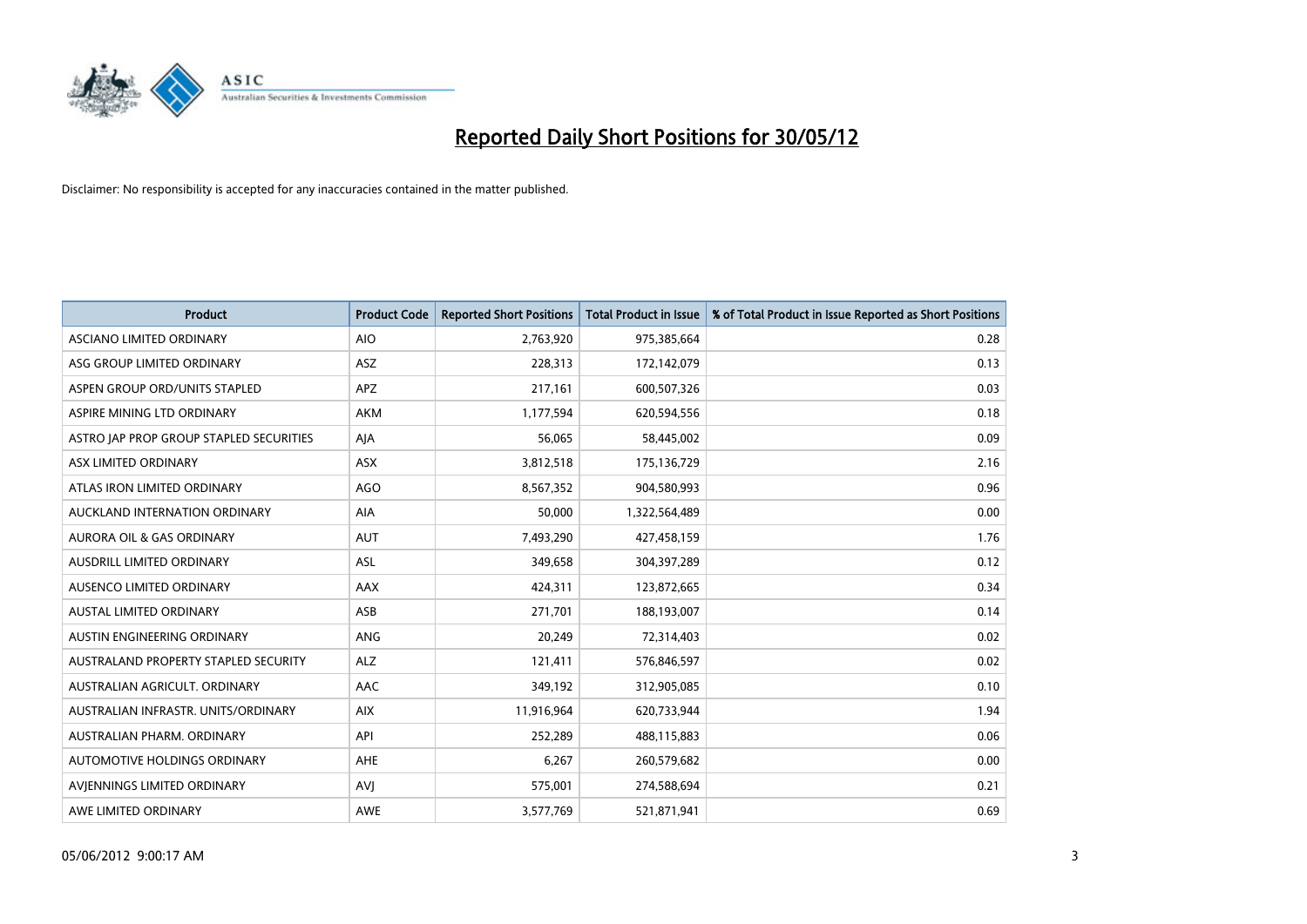

| <b>Product</b>                       | <b>Product Code</b> | <b>Reported Short Positions</b> | <b>Total Product in Issue</b> | % of Total Product in Issue Reported as Short Positions |
|--------------------------------------|---------------------|---------------------------------|-------------------------------|---------------------------------------------------------|
| AZIMUTH RES LTD ORDINARY             | <b>AZH</b>          | 691,365                         | 401,368,304                   | 0.17                                                    |
| AZUMAH RESOURCES ORDINARY            | <b>AZM</b>          | 743,919                         | 333,614,096                   | 0.22                                                    |
| <b>BANDANNA ENERGY ORDINARY</b>      | <b>BND</b>          | 3,428,780                       | 528,481,199                   | 0.63                                                    |
| BANK OF QUEENSLAND. ORDINARY         | <b>BOQ</b>          | 9,431,306                       | 304,034,664                   | 3.11                                                    |
| <b>BASE RES LIMITED ORDINARY</b>     | <b>BSE</b>          | 764,626                         | 460,440,029                   | 0.17                                                    |
| <b>BATHURST RESOURCES ORDINARY</b>   | <b>BTU</b>          | 33,792,007                      | 695,747,997                   | 4.85                                                    |
| <b>BC IRON LIMITED ORDINARY</b>      | <b>BCI</b>          | 308,154                         | 103,861,000                   | 0.30                                                    |
| BEACH ENERGY LIMITED ORDINARY        | <b>BPT</b>          | 24,546,132                      | 1,255,464,157                 | 1.95                                                    |
| BEADELL RESOURCE LTD ORDINARY        | <b>BDR</b>          | 11,934,057                      | 716,004,752                   | 1.67                                                    |
| BENDIGO AND ADELAIDE ORDINARY        | <b>BEN</b>          | 4,666,835                       | 396,604,957                   | 1.17                                                    |
| BERKELEY RESOURCES ORDINARY          | <b>BKY</b>          | 949,547                         | 179,298,273                   | 0.54                                                    |
| BETASHARES ASX RES ETF UNITS         | <b>ORE</b>          | 86,932                          | 4,220,217                     | 2.06                                                    |
| BHP BILLITON LIMITED ORDINARY        | <b>BHP</b>          | 17,918,816                      | 3,211,691,105                 | 0.51                                                    |
| <b>BILLABONG ORDINARY</b>            | <b>BBG</b>          | 23,851,433                      | 257,888,239                   | 9.26                                                    |
| <b>BIOTA HOLDINGS ORDINARY</b>       | <b>BTA</b>          | 1,527,931                       | 182,350,316                   | 0.83                                                    |
| <b>BLACKTHORN RESOURCES ORDINARY</b> | <b>BTR</b>          | 24,306                          | 127,818,000                   | 0.02                                                    |
| BLUESCOPE STEEL LTD ORDINARY         | <b>BSL</b>          | 45,826,648                      | 3,349,185,247                 | 1.38                                                    |
| <b>BOART LONGYEAR ORDINARY</b>       | <b>BLY</b>          | 4,635,850                       | 461,163,412                   | 1.00                                                    |
| <b>BOOM LOGISTICS ORDINARY</b>       | <b>BOL</b>          | 16,992                          | 468,663,585                   | 0.00                                                    |
| BORAL LIMITED. ORDINARY              | <b>BLD</b>          | 39,540,834                      | 758,572,140                   | 5.19                                                    |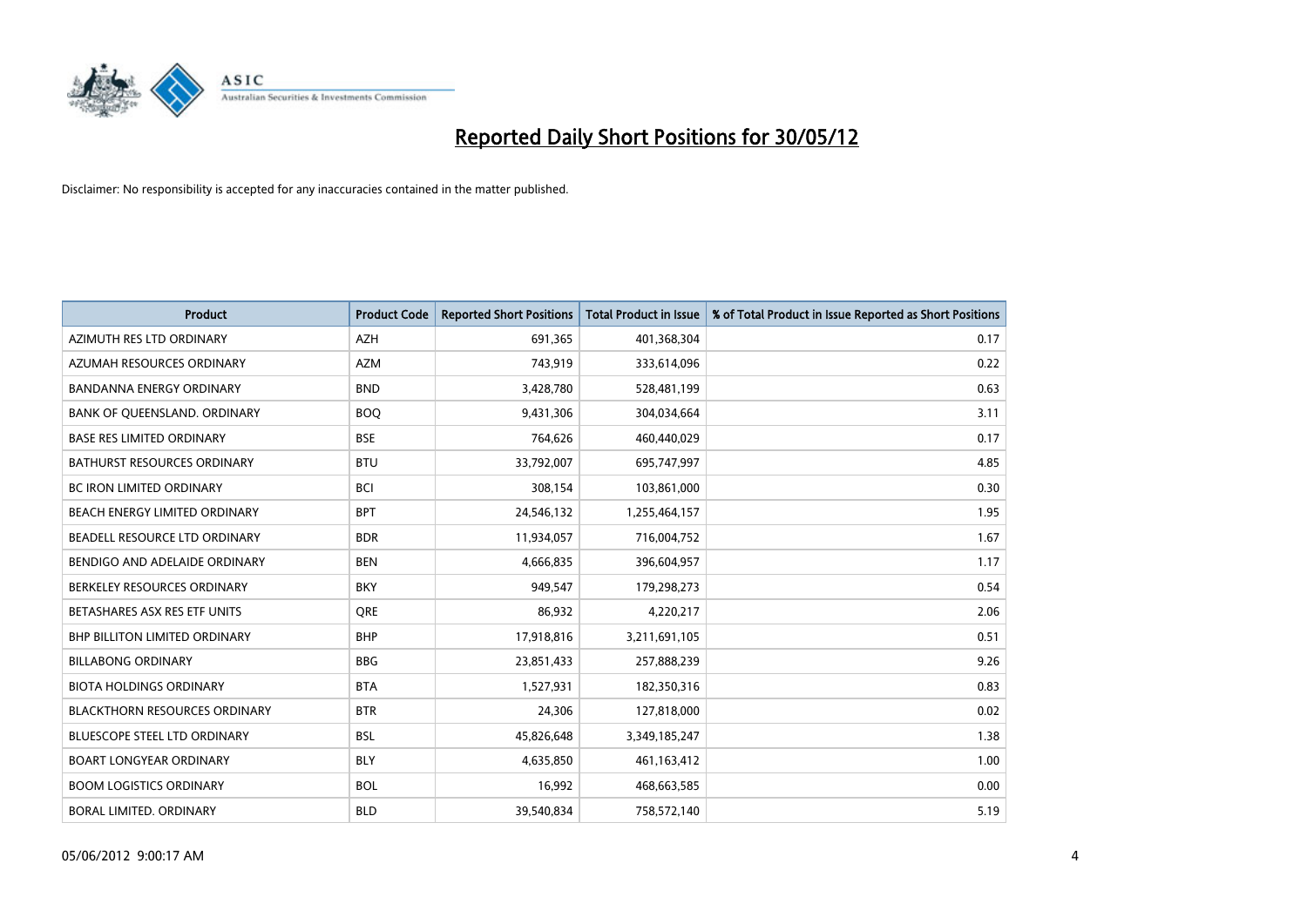

| <b>Product</b>                          | <b>Product Code</b> | <b>Reported Short Positions</b> | <b>Total Product in Issue</b> | % of Total Product in Issue Reported as Short Positions |
|-----------------------------------------|---------------------|---------------------------------|-------------------------------|---------------------------------------------------------|
| <b>BRADKEN LIMITED ORDINARY</b>         | <b>BKN</b>          | 6,454,457                       | 168,629,376                   | 3.83                                                    |
| <b>BRAMBLES LIMITED ORDINARY</b>        | <b>BXB</b>          | 9,808,220                       | 1,480,975,746                 | 0.64                                                    |
| <b>BREVILLE GROUP LTD ORDINARY</b>      | <b>BRG</b>          | 47,256                          | 130,095,322                   | 0.04                                                    |
| <b>BRICKWORKS LIMITED ORDINARY</b>      | <b>BKW</b>          | 25,494                          | 147,567,333                   | 0.02                                                    |
| <b>BROCKMAN RESOURCES ORDINARY</b>      | <b>BRM</b>          | 2,809                           | 145,053,151                   | 0.00                                                    |
| BT INVESTMENT MNGMNT ORDINARY           | <b>BTT</b>          | 150,297                         | 267,906,977                   | 0.06                                                    |
| <b>BURU ENERGY ORDINARY</b>             | <b>BRU</b>          | 10,059,669                      | 234,340,477                   | 4.29                                                    |
| <b>BWP TRUST ORDINARY UNITS</b>         | <b>BWP</b>          | 363,300                         | 525,255,093                   | 0.06                                                    |
| <b>CABCHARGE AUSTRALIA ORDINARY</b>     | CAB                 | 636,761                         | 120,437,014                   | 0.53                                                    |
| CALTEX AUSTRALIA ORDINARY               | <b>CTX</b>          | 7,881,155                       | 270,000,000                   | 2.90                                                    |
| CAMPBELL BROTHERS ORDINARY              | <b>CPB</b>          | 1,326,506                       | 67,503,411                    | 2.00                                                    |
| CAPE LAMBERT RES LTD ORDINARY           | <b>CFE</b>          | 461,178                         | 689,108,792                   | 0.06                                                    |
| CARABELLA RES LTD ORDINARY              | <b>CLR</b>          | 228,880                         | 133,642,797                   | 0.18                                                    |
| <b>CARBON ENERGY ORDINARY</b>           | <b>CNX</b>          | 77,039                          | 772,586,709                   | 0.01                                                    |
| <b>CARDNO LIMITED ORDINARY</b>          | CDD                 | 240,123                         | 138,103,523                   | 0.18                                                    |
| CARNARVON PETROLEUM ORDINARY            | <b>CVN</b>          | 99,527                          | 694,644,634                   | 0.02                                                    |
| CARSALES.COM LTD ORDINARY               | <b>CRZ</b>          | 27,586,979                      | 233,689,223                   | 11.80                                                   |
| CASH CONVERTERS ORDINARY                | CCV                 | 41,599                          | 379,761,025                   | 0.01                                                    |
| CENTRO RETAIL AUST ORD/UNIT STAPLED SEC | <b>CRF</b>          | 13,928,947                      | 1,340,723,189                 | 1.04                                                    |
| CERAMIC FUEL CELLS ORDINARY             | <b>CFU</b>          | 146,659                         | 1,366,298,863                 | 0.01                                                    |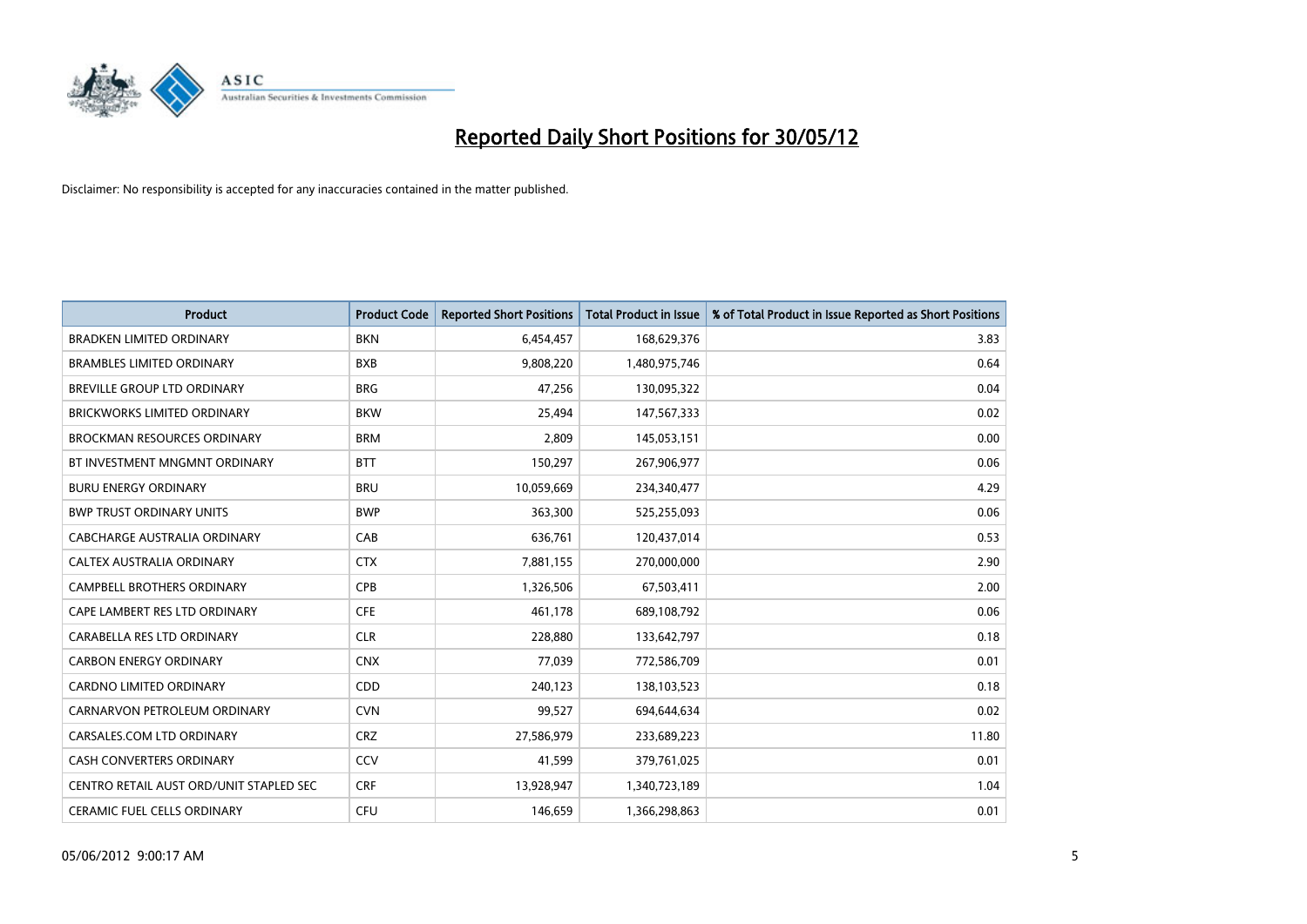

| <b>Product</b>                           | <b>Product Code</b> | <b>Reported Short Positions</b> | <b>Total Product in Issue</b> | % of Total Product in Issue Reported as Short Positions |
|------------------------------------------|---------------------|---------------------------------|-------------------------------|---------------------------------------------------------|
| CFS RETAIL PROPERTY STAPLED SEC. DEF SET | <b>CFXDA</b>        | 41,362,492                      | 2,835,288,808                 | 1.48                                                    |
| CGA MINING LIMITED ORDINARY              | <b>CGX</b>          | 181,700                         | 337,725,726                   | 0.05                                                    |
| CHALLENGER DIV.PRO. STAPLED UNITS        | <b>CDI</b>          | 201,338                         | 872,296,035                   | 0.02                                                    |
| CHALLENGER INFRAST. STAPLED UNITS        | <b>CIF</b>          | 508,934                         | 316,223,785                   | 0.17                                                    |
| <b>CHALLENGER LIMITED ORDINARY</b>       | <b>CGF</b>          | 5,351,516                       | 546, 347, 657                 | 0.97                                                    |
| CHARTER HALL GROUP STAPLED US PROHIBIT.  | <b>CHC</b>          | 116,658                         | 296,846,225                   | 0.03                                                    |
| <b>CHARTER HALL RETAIL UNITS</b>         | <b>COR</b>          | 724,579                         | 299,628,571                   | 0.24                                                    |
| <b>CHORUS LIMITED ORDINARY</b>           | <b>CNU</b>          | 1,790,289                       | 385,082,123                   | 0.47                                                    |
| CITIGOLD CORP LTD ORDINARY               | <b>CTO</b>          | 1,355,317                       | 1,105,078,301                 | 0.12                                                    |
| <b>CLOUGH LIMITED ORDINARY</b>           | <b>CLO</b>          | 151,356                         | 773,373,357                   | 0.01                                                    |
| CNPR GRP UNITS/ORD STAPLED               | <b>CNP</b>          | 2,537                           | 972,414,514                   | 0.00                                                    |
| COAL OF AFRICA LTD ORDINARY              | <b>CZA</b>          | 831,277                         | 662,484,573                   | 0.12                                                    |
| COALSPUR MINES LTD ORDINARY              | <b>CPL</b>          | 12,062,234                      | 620,729,899                   | 1.94                                                    |
| <b>COBAR CONSOLIDATED ORDINARY</b>       | CCU                 | 243,506                         | 210,101,187                   | 0.11                                                    |
| COCA-COLA AMATIL ORDINARY                | <b>CCL</b>          | 10,500,570                      | 761,319,007                   | 1.38                                                    |
| COCHLEAR LIMITED ORDINARY                | <b>COH</b>          | 6,491,908                       | 56,929,432                    | 11.37                                                   |
| <b>COCKATOO COAL ORDINARY</b>            | <b>COK</b>          | 15,701,505                      | 1,016,746,908                 | 1.54                                                    |
| <b>COFFEY INTERNATIONAL ORDINARY</b>     | <b>COF</b>          | 256,872                         | 255,833,165                   | 0.11                                                    |
| <b>COKAL LTD ORDINARY</b>                | <b>CKA</b>          | 62,844                          | 411,046,892                   | 0.02                                                    |
| <b>COLLINS FOODS LTD ORDINARY</b>        | <b>CKF</b>          | 36,978                          | 93,000,003                    | 0.04                                                    |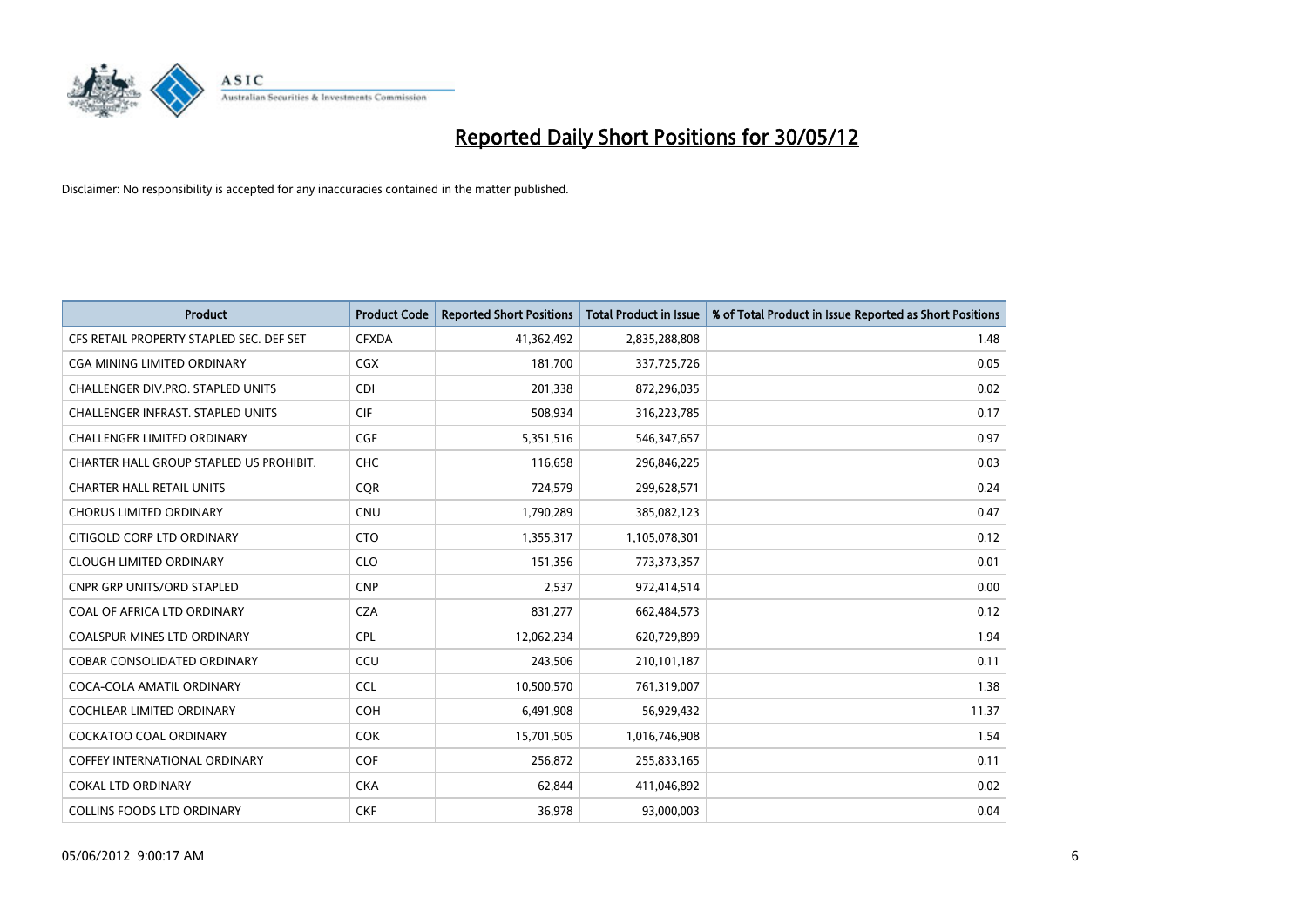

| <b>Product</b>                       | <b>Product Code</b> | <b>Reported Short Positions</b> | <b>Total Product in Issue</b> | % of Total Product in Issue Reported as Short Positions |
|--------------------------------------|---------------------|---------------------------------|-------------------------------|---------------------------------------------------------|
| COMMONWEALTH BANK, ORDINARY          | <b>CBA</b>          | 28,086,793                      | 1,592,154,780                 | 1.71                                                    |
| COMMONWEALTH PROP ORDINARY UNITS     | <b>CPA</b>          | 24,203,979                      | 2,347,003,413                 | 1.03                                                    |
| <b>COMPASS RESOURCES ORDINARY</b>    | <b>CMR</b>          | 7,472                           | 1,403,744,100                 | 0.00                                                    |
| <b>COMPUTERSHARE LTD ORDINARY</b>    | <b>CPU</b>          | 5,776,371                       | 555,664,059                   | 1.04                                                    |
| CONSOLIDATED MEDIA, ORDINARY         | <b>CMI</b>          | 1,640,826                       | 561,834,996                   | 0.29                                                    |
| CONTINENTAL COAL LTD ORDINARY        | CCC                 | 535,891                         | 430,742,398                   | 0.12                                                    |
| <b>COOPER ENERGY LTD ORDINARY</b>    | <b>COE</b>          | 536,375                         | 292,791,528                   | 0.18                                                    |
| <b>CREDIT CORP GROUP ORDINARY</b>    | <b>CCP</b>          | 49,666                          | 45,571,114                    | 0.11                                                    |
| CROMWELL PROP STAPLED SECURITIES     | <b>CMW</b>          | 4,029                           | 1,169,688,943                 | 0.00                                                    |
| <b>CROWN LIMITED ORDINARY</b>        | <b>CWN</b>          | 4,966,198                       | 728,394,185                   | 0.69                                                    |
| <b>CSG LIMITED ORDINARY</b>          | CSV                 | 801,800                         | 282,567,499                   | 0.27                                                    |
| <b>CSL LIMITED ORDINARY</b>          | <b>CSL</b>          | 5,299,199                       | 511,681,618                   | 1.04                                                    |
| <b>CSR LIMITED ORDINARY</b>          | <b>CSR</b>          | 37,021,135                      | 506,000,315                   | 7.33                                                    |
| <b>CUDECO LIMITED ORDINARY</b>       | CDU                 | 3,873,725                       | 190,159,476                   | 2.04                                                    |
| <b>CUE ENERGY RESOURCE ORDINARY</b>  | <b>CUE</b>          | 3,120,732                       | 698,119,720                   | 0.44                                                    |
| DART ENERGY LTD ORDINARY             | <b>DTE</b>          | 25,674,821                      | 768,645,654                   | 3.35                                                    |
| DAVID JONES LIMITED ORDINARY         | <b>DJS</b>          | 48,509,101                      | 528,655,600                   | 9.17                                                    |
| <b>DECMIL GROUP LIMITED ORDINARY</b> | <b>DCG</b>          | 492,994                         | 166,492,757                   | 0.28                                                    |
| DEEP YELLOW LIMITED ORDINARY         | <b>DYL</b>          | 1,111,143                       | 1,128,736,403                 | 0.09                                                    |
| DEXUS PROPERTY GROUP STAPLED UNITS   | <b>DXS</b>          | 22,192,295                      | 4,839,024,176                 | 0.45                                                    |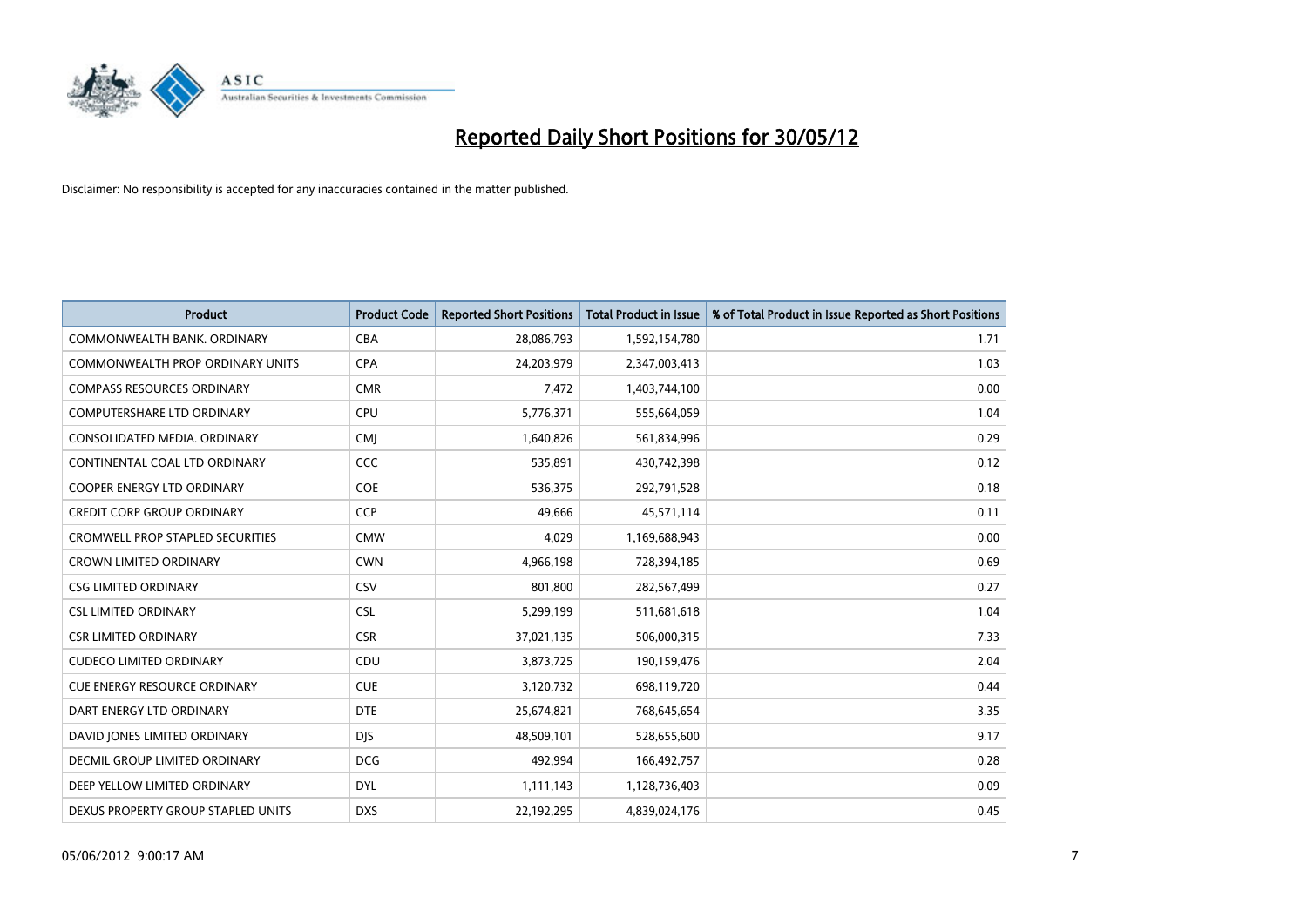

| <b>Product</b>                       | <b>Product Code</b> | <b>Reported Short Positions</b> | <b>Total Product in Issue</b> | % of Total Product in Issue Reported as Short Positions |
|--------------------------------------|---------------------|---------------------------------|-------------------------------|---------------------------------------------------------|
| DISCOVERY METALS LTD ORDINARY        | <b>DML</b>          | 10,105,816                      | 442,128,231                   | 2.29                                                    |
| DOMINO PIZZA ENTERPR ORDINARY        | <b>DMP</b>          | 810,087                         | 69,899,674                    | 1.15                                                    |
| DORAY MINERALS LTD ORDINARY          | <b>DRM</b>          | 39,537                          | 81,162,275                    | 0.05                                                    |
| DOWNER EDI LIMITED ORDINARY          | <b>DOW</b>          | 6,518,300                       | 429,100,296                   | 1.51                                                    |
| DRILLSEARCH ENERGY ORDINARY          | <b>DLS</b>          | 3,896,849                       | 337,449,196                   | 1.16                                                    |
| DUET GROUP STAPLED US PROHIBIT.      | <b>DUE</b>          | 7,033,284                       | 1,109,831,386                 | 0.66                                                    |
| DULUXGROUP LIMITED ORDINARY          | <b>DLX</b>          | 9,442,446                       | 367,456,259                   | 2.56                                                    |
| ECHO ENTERTAINMENT ORDINARY          | <b>EGP</b>          | 54,175,978                      | 688,019,737                   | 7.87                                                    |
| ELDERS LIMITED ORDINARY              | <b>ELD</b>          | 25,529,231                      | 448,598,480                   | 5.70                                                    |
| ELDORADO GOLD CORP CDI 1:1           | EAU                 | 43,304                          | 7,221,936                     | 0.61                                                    |
| ELEMENTAL MINERALS ORDINARY          | <b>ELM</b>          | 440,052                         | 243,614,280                   | 0.18                                                    |
| ELEMENTOS LIMITED ORDINARY           | <b>ELT</b>          | 16                              | 82,383,526                    | 0.00                                                    |
| <b>EMECO HOLDINGS ORDINARY</b>       | <b>EHL</b>          | 3,596,998                       | 631,237,586                   | 0.57                                                    |
| <b>EMPIRE ENERGY LTD ORDINARY</b>    | <b>EEG</b>          | 9,964                           | 291,530,350                   | 0.00                                                    |
| <b>ENDEAVOUR MIN CORP CDI 1:1</b>    | <b>EVR</b>          | 35,995                          | 117,139,706                   | 0.02                                                    |
| <b>ENERGY RESOURCES ORDINARY 'A'</b> | <b>ERA</b>          | 11,122,288                      | 517,725,062                   | 2.15                                                    |
| <b>ENERGY WORLD CORPOR, ORDINARY</b> | <b>EWC</b>          | 25,921,086                      | 1,734,166,672                 | 1.50                                                    |
| <b>ENVESTRA LIMITED ORDINARY</b>     | <b>ENV</b>          | 14,920,035                      | 1,572,392,111                 | 0.93                                                    |
| EQUATORIAL RES LTD ORDINARY          | EQX                 | 157,094                         | 117,235,353                   | 0.14                                                    |
| <b>EUROZ LIMITED ORDINARY</b>        | EZL                 | 26,690                          | 143,676,898                   | 0.02                                                    |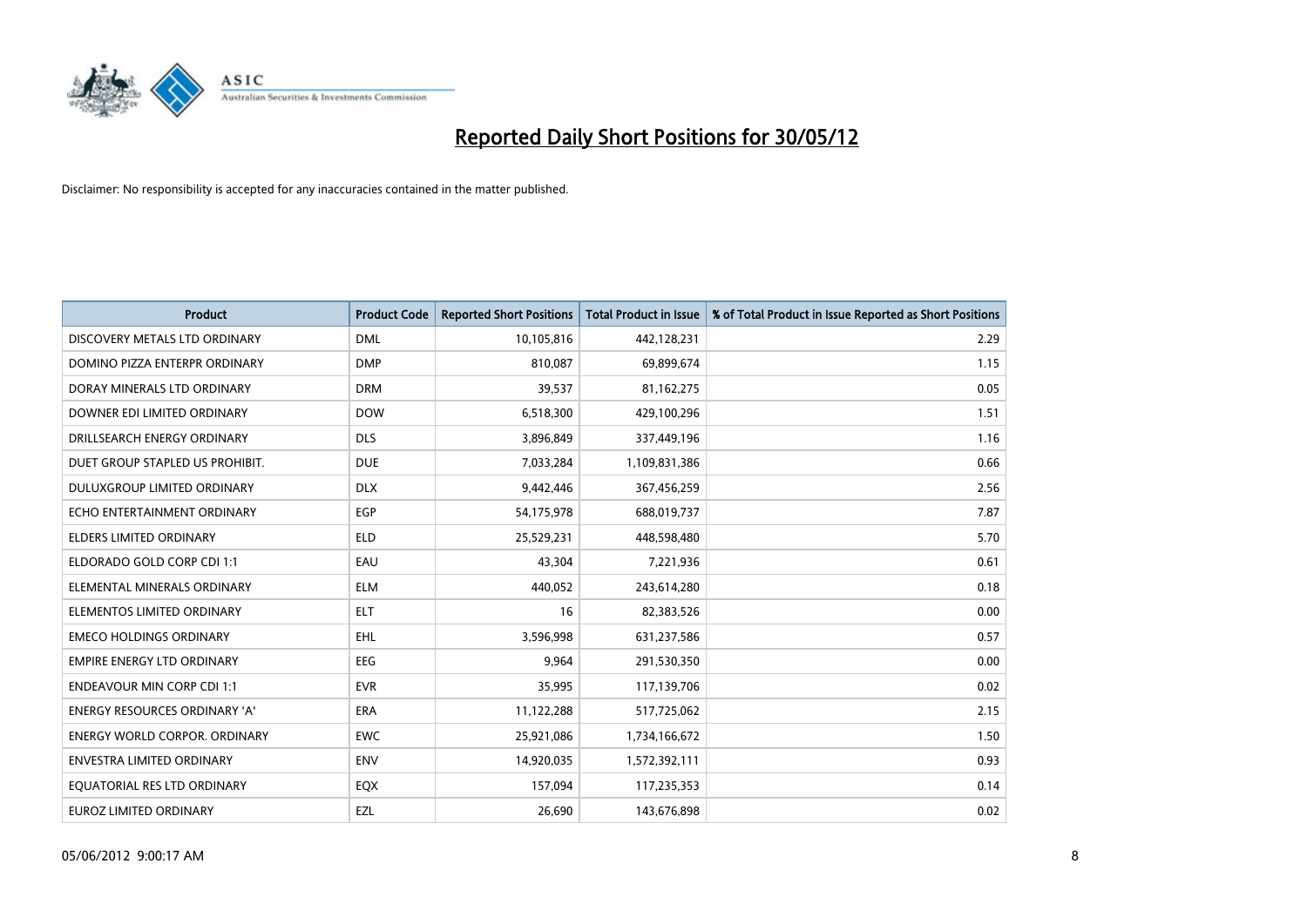

| <b>Product</b>                        | <b>Product Code</b> | <b>Reported Short Positions</b> | <b>Total Product in Issue</b> | % of Total Product in Issue Reported as Short Positions |
|---------------------------------------|---------------------|---------------------------------|-------------------------------|---------------------------------------------------------|
| EVOLUTION MINING LTD ORDINARY         | <b>EVN</b>          | 2,291,516                       | 707,105,713                   | 0.32                                                    |
| EXCO RESOURCES LTD ORDINARY           | <b>EXS</b>          | 50,060                          | 356,044,187                   | 0.01                                                    |
| FAIRFAX MEDIA LTD ORDINARY            | <b>FXI</b>          | 270,833,434                     | 2,351,955,725                 | 11.53                                                   |
| <b>FAR LTD ORDINARY</b>               | <b>FAR</b>          | 22,194,079                      | 2,499,846,742                 | 0.89                                                    |
| FISHER & PAYKEL H. ORDINARY           | <b>FPH</b>          | 7,000                           | 530,053,399                   | 0.00                                                    |
| FKP PROPERTY GROUP STAPLED SECURITIES | <b>FKP</b>          | 37,708,651                      | 1,211,033,858                 | 3.10                                                    |
| FLEETWOOD CORP ORDINARY               | <b>FWD</b>          | 141,117                         | 59,217,793                    | 0.23                                                    |
| FLETCHER BUILDING ORDINARY            | <b>FBU</b>          | 12,257,399                      | 682,866,936                   | 1.80                                                    |
| FLEXIGROUP LIMITED ORDINARY           | <b>FXL</b>          | 154,716                         | 279,911,147                   | 0.04                                                    |
| <b>FLIGHT CENTRE ORDINARY</b>         | <b>FLT</b>          | 11,698,743                      | 100,031,742                   | 11.69                                                   |
| FLINDERS MINES LTD ORDINARY           | <b>FMS</b>          | 322,674                         | 1,821,300,404                 | 0.02                                                    |
| <b>FOCUS MINERALS LTD ORDINARY</b>    | <b>FML</b>          | 619,974                         | 4,320,773,701                 | 0.01                                                    |
| FORGE GROUP LIMITED ORDINARY          | FGE                 | 350,586                         | 86,169,014                    | 0.39                                                    |
| FORTESCUE METALS GRP ORDINARY         | <b>FMG</b>          | 140,785,315                     | 3,113,798,659                 | 4.51                                                    |
| <b>G.U.D. HOLDINGS ORDINARY</b>       | GUD                 | 1,153,051                       | 70,803,455                    | 1.65                                                    |
| <b>GALAXY RESOURCES ORDINARY</b>      | GXY                 | 7,258,461                       | 363,775,852                   | 1.99                                                    |
| <b>GEODYNAMICS LIMITED ORDINARY</b>   | GDY                 | 850                             | 406,452,608                   | 0.00                                                    |
| <b>GINDALBIE METALS LTD ORDINARY</b>  | GBG                 | 39,488,149                      | 1,247,487,454                 | 3.16                                                    |
| <b>GLOBAL CONSTRUCTION ORDINARY</b>   | GCS                 | 50,000                          | 116,464,741                   | 0.04                                                    |
| <b>GLOUCESTER COAL ORDINARY</b>       | GCL                 | 1,201,659                       | 202,905,967                   | 0.58                                                    |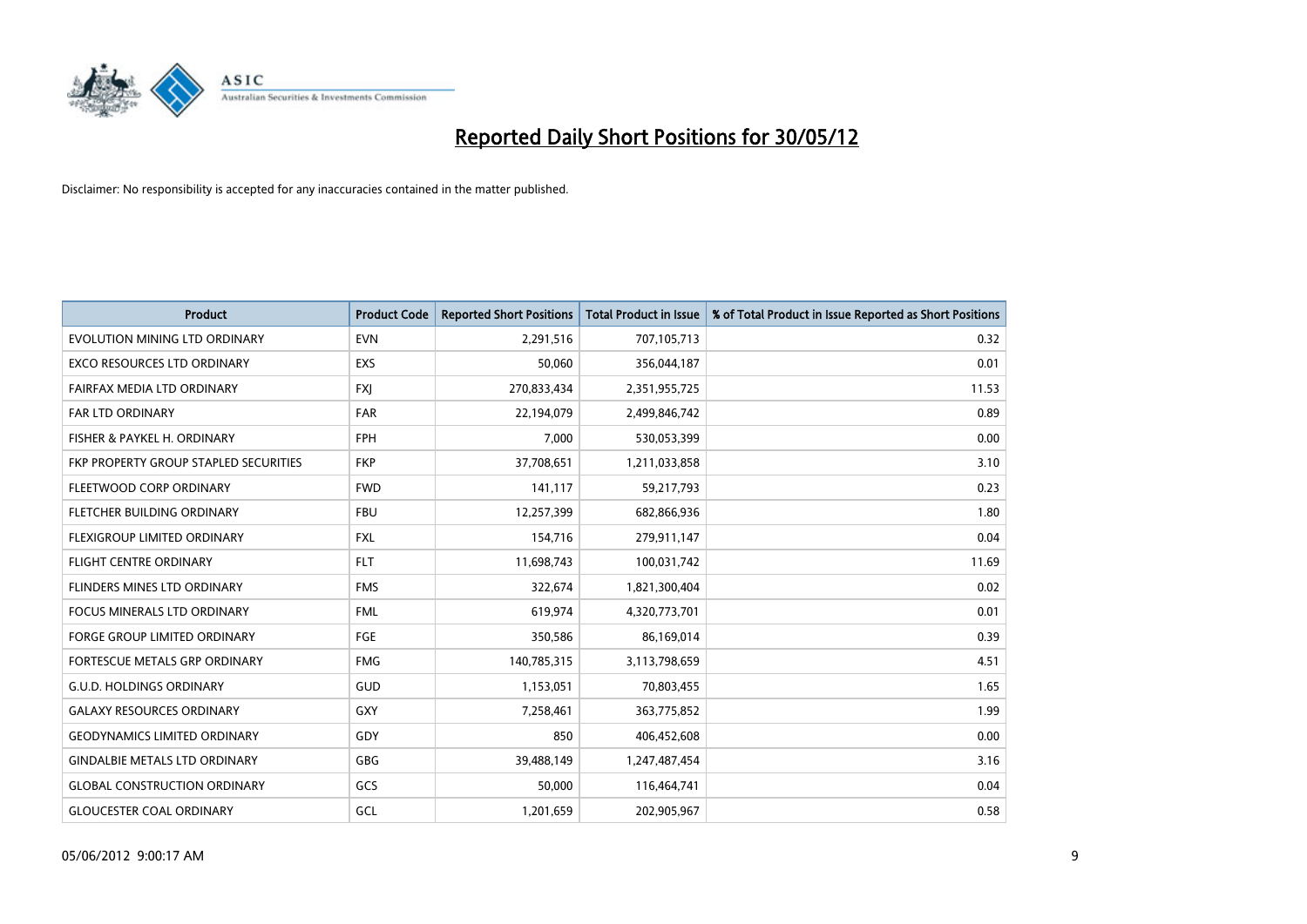

| <b>Product</b>                                   | <b>Product Code</b> | <b>Reported Short Positions</b> | <b>Total Product in Issue</b> | % of Total Product in Issue Reported as Short Positions |
|--------------------------------------------------|---------------------|---------------------------------|-------------------------------|---------------------------------------------------------|
| <b>GOLD ROAD RES LTD ORDINARY</b>                | <b>GOR</b>          | 241,399                         | 389,975,665                   | 0.07                                                    |
| <b>GOODMAN FIELDER, ORDINARY</b>                 | GFF                 | 36,717,059                      | 1,955,559,207                 | 1.87                                                    |
| <b>GOODMAN GROUP STAPLED US PROHIBIT.</b>        | <b>GMG</b>          | 11,745,194                      | 1,549,551,920                 | 0.74                                                    |
| <b>GPT GROUP STAPLED SEC.</b>                    | GPT                 | 12,497,570                      | 1,787,243,710                 | 0.70                                                    |
| <b>GRAINCORP LIMITED A CLASS ORDINARY</b>        | <b>GNC</b>          | 796,672                         | 198,318,900                   | 0.39                                                    |
| <b>GRANGE RESOURCES, ORDINARY</b>                | <b>GRR</b>          | 1,677,133                       | 1,154,766,592                 | 0.14                                                    |
| <b>GREENLAND MIN EN LTD ORDINARY</b>             | GGG                 | 3,966,928                       | 416,390,488                   | 0.95                                                    |
| <b>GROWTHPOINT PROPERTY ORD/UNIT STAPLED SEC</b> | GOZ                 | 124,754                         | 291,904,374                   | 0.05                                                    |
| <b>GRYPHON MINERALS LTD ORDINARY</b>             | GRY                 | 9,771,205                       | 348,264,983                   | 2.81                                                    |
| <b>GUILDFORD COAL LTD ORDINARY</b>               | <b>GUF</b>          | 1,720,779                       | 276,867,530                   | 0.62                                                    |
| <b>GUINNESS PEAT GROUP. CDI 1:1</b>              | <b>GPG</b>          | 15,000                          | 250,584,860                   | 0.01                                                    |
| <b>GUIARAT NRE COAL LTD ORDINARY</b>             | <b>GNM</b>          | 667,200                         | 993,137,858                   | 0.07                                                    |
| <b>GUNNS LIMITED ORDINARY</b>                    | <b>GNS</b>          | 75,481,203                      | 848,401,559                   | 8.89                                                    |
| <b>GWA GROUP LTD ORDINARY</b>                    | GWA                 | 17,458,413                      | 302,005,514                   | 5.79                                                    |
| HARVEY NORMAN ORDINARY                           | <b>HVN</b>          | 95,529,432                      | 1,062,316,784                 | 8.97                                                    |
| HASTIE GROUP LIMITED ORDINARY                    | <b>HST</b>          | 233,914                         | 137,353,504                   | 0.17                                                    |
| HASTINGS DIVERSIFIED STAPLED SECURITY            | <b>HDF</b>          | 705,281                         | 530,001,072                   | 0.13                                                    |
| HAVILAH RESOURCES NL ORDINARY                    | <b>HAV</b>          | 126,344                         | 101,311,223                   | 0.12                                                    |
| <b>HENDERSON GROUP CDI 1:1</b>                   | <b>HGG</b>          | 4,856,601                       | 679,989,580                   | 0.73                                                    |
| HFA HOLDINGS LIMITED ORDINARY                    | <b>HFA</b>          | 3,809                           | 117,332,831                   | 0.00                                                    |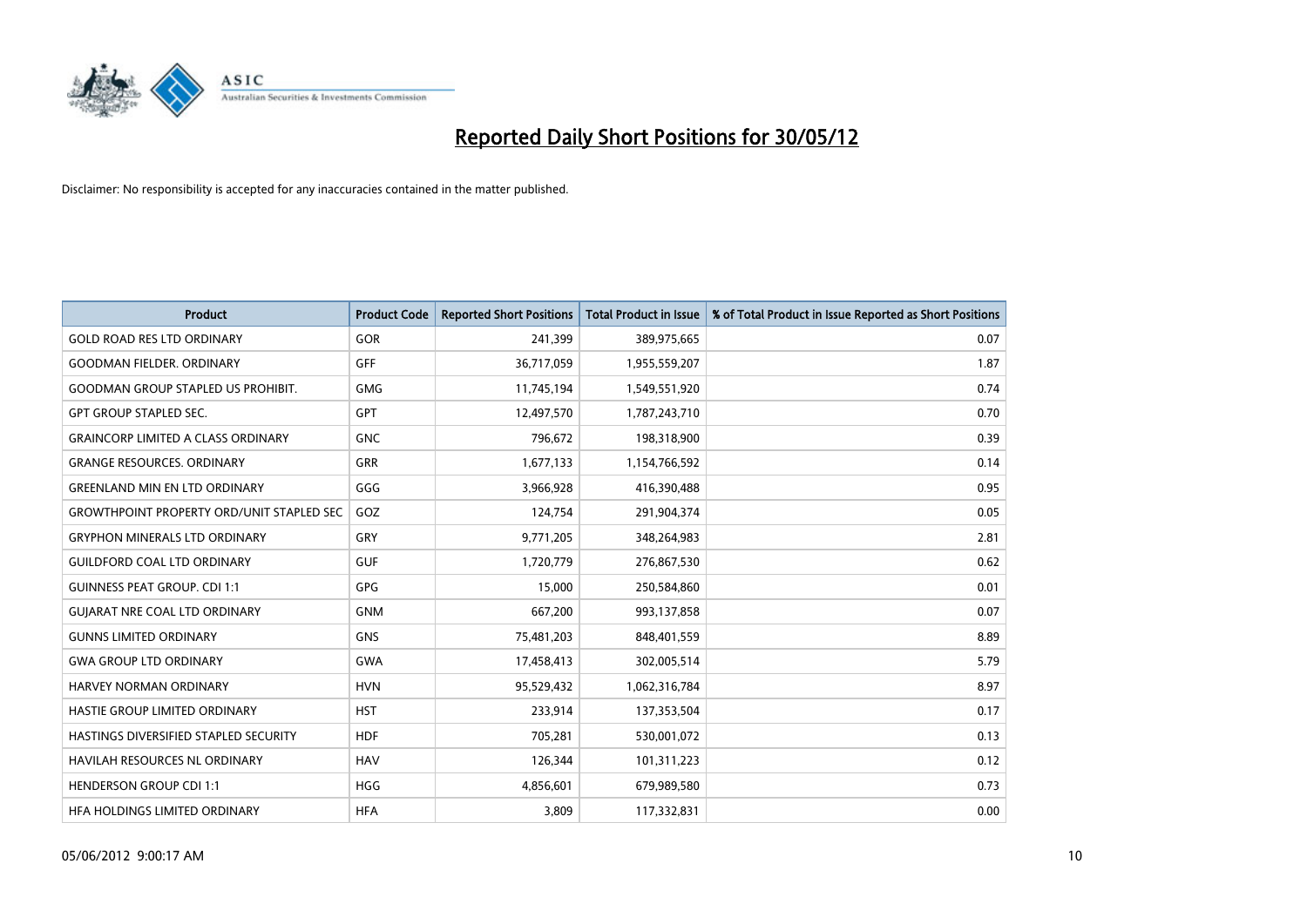

| <b>Product</b>                                | <b>Product Code</b> | <b>Reported Short Positions</b> | <b>Total Product in Issue</b> | % of Total Product in Issue Reported as Short Positions |
|-----------------------------------------------|---------------------|---------------------------------|-------------------------------|---------------------------------------------------------|
| <b>HIGHLANDS PACIFIC ORDINARY</b>             | <b>HIG</b>          | 68,520                          | 686,202,481                   | 0.01                                                    |
| HILLGROVE RES LTD ORDINARY                    | <b>HGO</b>          | 2,583,010                       | 793,698,575                   | 0.33                                                    |
| HILLS HOLDINGS LTD ORDINARY                   | <b>HIL</b>          | 2,911,234                       | 246,500,444                   | 1.17                                                    |
| HORIZON OIL LIMITED ORDINARY                  | <b>HZN</b>          | 26,965,969                      | 1,130,811,515                 | 2.39                                                    |
| <b>ICON ENERGY LIMITED ORDINARY</b>           | <b>ICN</b>          | 6,415                           | 469,301,394                   | 0.00                                                    |
| <b>IINET LIMITED ORDINARY</b>                 | <b>IIN</b>          | 118,748                         | 160,968,847                   | 0.06                                                    |
| <b>ILUKA RESOURCES ORDINARY</b>               | ILU                 | 37,266,994                      | 418,700,517                   | 8.87                                                    |
| <b>IMDEX LIMITED ORDINARY</b>                 | <b>IMD</b>          | 503,256                         | 208,250,426                   | 0.24                                                    |
| IMF (AUSTRALIA) LTD ORDINARY                  | <b>IMF</b>          | 105,681                         | 123,828,193                   | 0.08                                                    |
| <b>INCITEC PIVOT ORDINARY</b>                 | IPL                 | 4,371,106                       | 1,628,730,107                 | 0.26                                                    |
| <b>INDEPENDENCE GROUP ORDINARY</b>            | <b>IGO</b>          | 11,310,537                      | 232,882,535                   | 4.86                                                    |
| <b>INDOPHIL RESOURCES ORDINARY</b>            | <b>IRN</b>          | 1,104,171                       | 1,203,146,194                 | 0.08                                                    |
| INDUSTREA LIMITED ORDINARY                    | IDL                 | 309,499                         | 370,268,218                   | 0.09                                                    |
| <b>INFIGEN ENERGY STAPLED SECURITIES</b>      | <b>IFN</b>          | 5,705,209                       | 762,265,972                   | 0.76                                                    |
| <b>INSURANCE AUSTRALIA ORDINARY</b>           | IAG                 | 3,524,727                       | 2,079,034,021                 | 0.14                                                    |
| INTEGRA MINING LTD. ORDINARY                  | <b>IGR</b>          | 3,515,906                       | 846,293,881                   | 0.41                                                    |
| <b>INTREPID MINES ORDINARY</b>                | <b>IAU</b>          | 10,966,438                      | 525,733,428                   | 2.08                                                    |
| <b>INVESTA OFFICE FUND STAPLED SECURITIES</b> | <b>IOF</b>          | 1,890,787                       | 614,047,458                   | 0.30                                                    |
| <b>INVOCARE LIMITED ORDINARY</b>              | <b>IVC</b>          | 3,279,524                       | 110,030,298                   | 2.99                                                    |
| ION LIMITED ORDINARY                          | <b>ION</b>          | 164,453                         | 256,365,105                   | 0.06                                                    |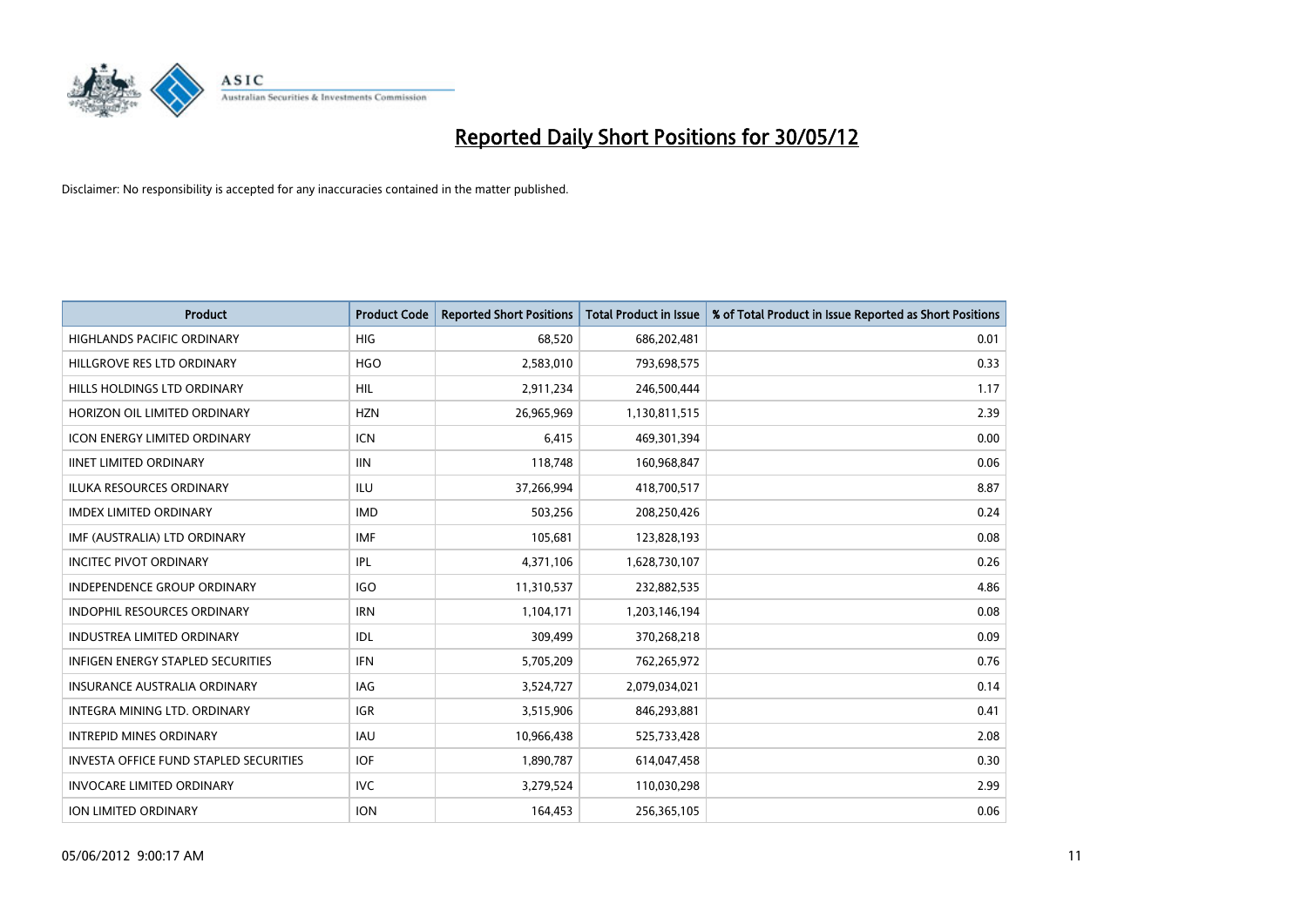

| <b>Product</b>                            | <b>Product Code</b> | <b>Reported Short Positions</b> | <b>Total Product in Issue</b> | % of Total Product in Issue Reported as Short Positions |
|-------------------------------------------|---------------------|---------------------------------|-------------------------------|---------------------------------------------------------|
| <b>IOOF HOLDINGS LTD ORDINARY</b>         | IFL                 | 689,466                         | 229,794,395                   | 0.29                                                    |
| <b>IPROPERTY GROUP LTD ORDINARY</b>       | <b>IPP</b>          | 250,000                         | 169,662,302                   | 0.15                                                    |
|                                           |                     |                                 |                               |                                                         |
| <b>IRESS LIMITED ORDINARY</b>             | <b>IRE</b>          | 2,804,514                       | 127,036,010                   | 2.19                                                    |
| <b>IRON ORE HOLDINGS ORDINARY</b>         | <b>IOH</b>          | 76,197                          | 165,912,170                   | 0.04                                                    |
| ISHARES MSCI AUS 200 ISHARES MSCI AUS 200 | IOZ                 | 38,645                          | 4,352,373                     | 0.89                                                    |
| ISHARES MSCI S KOREA CDI 1:1              | <b>IKO</b>          | 12,721                          | 51,900,000                    | 0.02                                                    |
| <b>ISHARES MSCI TAIWAN CDI 1:1</b>        | <b>ITW</b>          | 62,664                          | 184,400,000                   | 0.03                                                    |
| <b>ISHARES S&amp;P EU 350 CDI 1:1</b>     | <b>IEU</b>          | 912                             | 50,800,000                    | 0.00                                                    |
| ISHARES S&P HIGH DIV ISHARES S&P HIGH DIV | <b>IHD</b>          | 97,373                          | 2,903,027                     | 3.35                                                    |
| ISHARES SMALL ORDS ISHARES SMALL ORDS     | <b>ISO</b>          | 564,043                         | 5,703,165                     | 9.89                                                    |
| <b>IVANHOE AUSTRALIA ORDINARY</b>         | <b>IVA</b>          | 3,571,283                       | 553,921,745                   | 0.65                                                    |
| JAMES HARDIE INDUST CHESS DEPOSITARY INT  | <b>IHX</b>          | 12,744,243                      | 437,185,963                   | 2.92                                                    |
| <b>JB HI-FI LIMITED ORDINARY</b>          | <b>JBH</b>          | 23,038,436                      | 98,850,643                    | 23.30                                                   |
| <b>JUPITER MINES ORDINARY</b>             | <b>IMS</b>          | 50,383                          | 1,806,834,044                 | 0.00                                                    |
| <b>KAGARA LTD ORDINARY</b>                | KZL                 | 3,476,618                       | 798,953,117                   | 0.42                                                    |
| KANGAROO RES LTD ORDINARY                 | <b>KRL</b>          | 183,108                         | 3,434,430,012                 | 0.00                                                    |
| KAROON GAS AUSTRALIA ORDINARY             | <b>KAR</b>          | 802,943                         | 221,420,769                   | 0.36                                                    |
| KASBAH RESOURCES ORDINARY                 | KAS                 | 6,253                           | 371,912,596                   | 0.00                                                    |
| KATHMANDU HOLD LTD ORDINARY               | <b>KMD</b>          | 1,879,469                       | 200,000,000                   | 0.94                                                    |
| <b>KBL MINING LIMITED ORDINARY</b>        | <b>KBL</b>          | 1,820                           | 283,921,456                   | 0.00                                                    |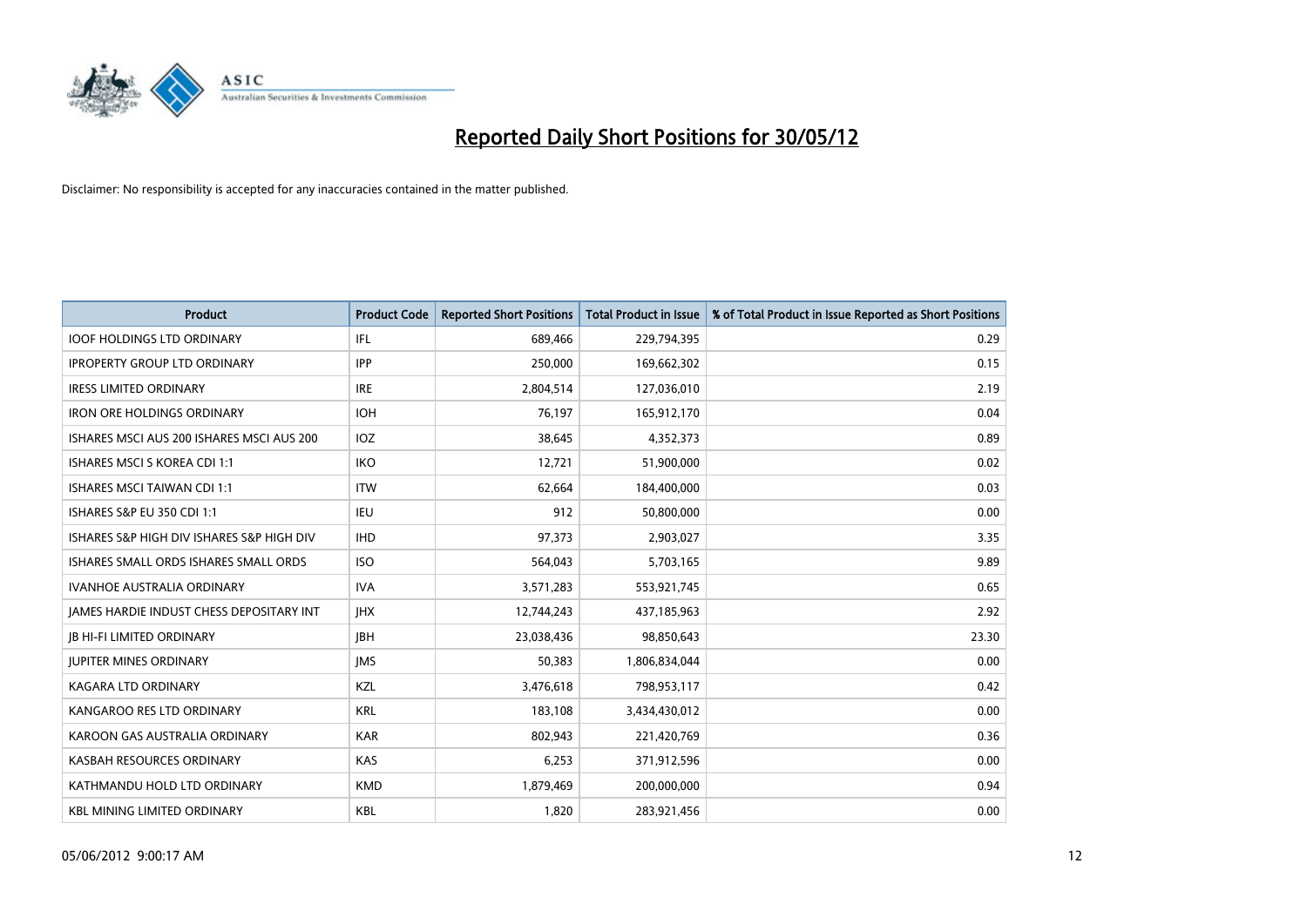

| <b>Product</b>                        | <b>Product Code</b> | <b>Reported Short Positions</b> | <b>Total Product in Issue</b> | % of Total Product in Issue Reported as Short Positions |
|---------------------------------------|---------------------|---------------------------------|-------------------------------|---------------------------------------------------------|
| <b>KENTOR GOLD LIMITED ORDINARY</b>   | <b>KGL</b>          | 1,490                           | 106,209,874                   | 0.00                                                    |
| <b>KEYBRIDGE CAPITAL ORDINARY</b>     | <b>KBC</b>          |                                 | 172,070,564                   | 0.00                                                    |
| KINGSGATE CONSOLID. ORDINARY          | <b>KCN</b>          | 5,272,014                       | 151,263,789                   | 3.49                                                    |
| KINGSROSE MINING LTD ORDINARY         | <b>KRM</b>          | 297,937                         | 279,721,062                   | 0.10                                                    |
| LEIGHTON HOLDINGS ORDINARY            | LEI                 | 9,948,629                       | 337,087,596                   | 2.93                                                    |
| LEND LEASE GROUP UNIT/ORD STAPLED     | <b>LLC</b>          | 3,011,291                       | 572,789,827                   | 0.51                                                    |
| LINC ENERGY LTD ORDINARY              | <b>LNC</b>          | 32,938,914                      | 504,487,631                   | 6.51                                                    |
| LIQUEFIED NATURAL ORDINARY            | <b>LNG</b>          | 272,800                         | 267,699,015                   | 0.10                                                    |
| LUDOWICI LIMITED ORDINARY             | LDW                 | 7,270                           | 29,623,203                    | 0.02                                                    |
| LYNAS CORPORATION ORDINARY            | <b>LYC</b>          | 177,607,778                     | 1,714,846,913                 | 10.38                                                   |
| M2 TELECOMMUNICATION ORDINARY         | <b>MTU</b>          | 31,393                          | 156,281,954                   | 0.02                                                    |
| <b>MACA LIMITED ORDINARY</b>          | <b>MLD</b>          | 45,934                          | 150,000,000                   | 0.03                                                    |
| MACMAHON HOLDINGS ORDINARY            | MAH                 | 2,363,579                       | 738,631,705                   | 0.33                                                    |
| MACO ATLAS ROADS GRP ORDINARY STAPLED | <b>MOA</b>          | 3,868,366                       | 464,279,594                   | 0.83                                                    |
| MACQUARIE GROUP LTD ORDINARY          | MQG                 | 8,679,420                       | 348,624,857                   | 2.46                                                    |
| MARENGO MINING ORDINARY               | <b>MGO</b>          | 39,850                          | 1,003,745,113                 | 0.00                                                    |
| <b>MATRIX C &amp; E LTD ORDINARY</b>  | <b>MCE</b>          | 670,891                         | 92,686,855                    | 0.70                                                    |
| MAVERICK DRILLING ORDINARY            | <b>MAD</b>          | 171,000                         | 267,594,286                   | 0.06                                                    |
| MCMILLAN SHAKESPEARE ORDINARY         | <b>MMS</b>          | 90,257                          | 74,523,965                    | 0.11                                                    |
| MEDUSA MINING LTD ORDINARY            | <b>MML</b>          | 2,926,636                       | 188,903,911                   | 1.54                                                    |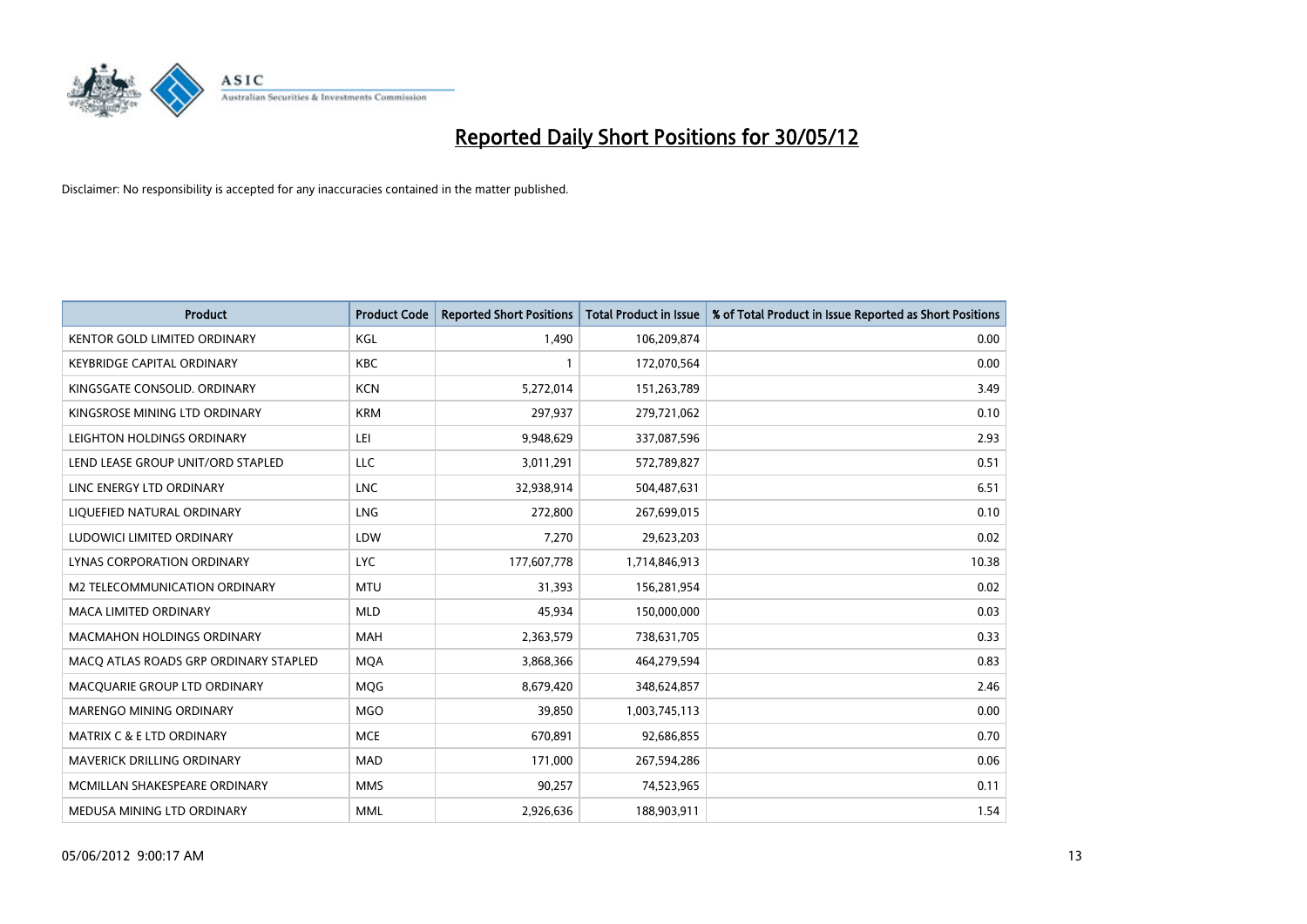

| <b>Product</b>                  | <b>Product Code</b> | <b>Reported Short Positions</b> | <b>Total Product in Issue</b> | % of Total Product in Issue Reported as Short Positions |
|---------------------------------|---------------------|---------------------------------|-------------------------------|---------------------------------------------------------|
| MEO AUSTRALIA LTD ORDINARY      | <b>MEO</b>          | 4,206,570                       | 539,913,260                   | 0.79                                                    |
| MERMAID MARINE ORDINARY         | <b>MRM</b>          | 532,113                         | 219,311,642                   | 0.24                                                    |
| MESOBLAST LIMITED ORDINARY      | <b>MSB</b>          | 16,960,128                      | 284,478,361                   | 5.97                                                    |
| METALS X LIMITED ORDINARY       | <b>MLX</b>          | 643,549                         | 1,320,047,397                 | 0.05                                                    |
| METCASH LIMITED ORDINARY        | <b>MTS</b>          | 42,170,924                      | 771,345,864                   | 5.49                                                    |
| METGASCO LIMITED ORDINARY       | <b>MEL</b>          | 149,357                         | 337,414,140                   | 0.04                                                    |
| METMINCO LIMITED ORDINARY       | <b>MNC</b>          | 5,794,779                       | 1,749,541,573                 | 0.32                                                    |
| MHM METALS LIMITED ORDINARY     | <b>MHM</b>          | 37,083                          | 105,304,831                   | 0.04                                                    |
| MICLYN EXP OFFSHR ORDINARY      | <b>MIO</b>          | 696,912                         | 278,515,705                   | 0.25                                                    |
| MILTON CORPORATION ORDINARY     | <b>MLT</b>          | 12,800                          | 121,625,655                   | 0.01                                                    |
| MINCOR RESOURCES NL ORDINARY    | <b>MCR</b>          | 2,058,157                       | 192,202,047                   | 1.06                                                    |
| MINERAL DEPOSITS ORDINARY       | <b>MDL</b>          | 99,381                          | 83,538,786                    | 0.12                                                    |
| MINERAL RESOURCES. ORDINARY     | <b>MIN</b>          | 1,167,655                       | 184,856,018                   | 0.63                                                    |
| MIRABELA NICKEL LTD ORDINARY    | <b>MBN</b>          | 23,420,590                      | 808,554,573                   | 2.87                                                    |
| MIRVAC GROUP STAPLED SECURITIES | <b>MGR</b>          | 4,272,876                       | 3,418,236,755                 | 0.12                                                    |
| MOLOPO ENERGY LTD ORDINARY      | <b>MPO</b>          | 1,202,175                       | 245,579,810                   | 0.50                                                    |
| MOLY MINES LIMITED ORDINARY     | <b>MOL</b>          | 670,585                         | 384,893,989                   | 0.17                                                    |
| MONADELPHOUS GROUP ORDINARY     | <b>MND</b>          | 2,882,021                       | 88,674,327                    | 3.25                                                    |
| MORTGAGE CHOICE LTD ORDINARY    | <b>MOC</b>          | 2,380,632                       | 120,319,572                   | 1.97                                                    |
| MOUNT GIBSON IRON ORDINARY      | MGX                 | 10,920,504                      | 1,085,516,652                 | 0.99                                                    |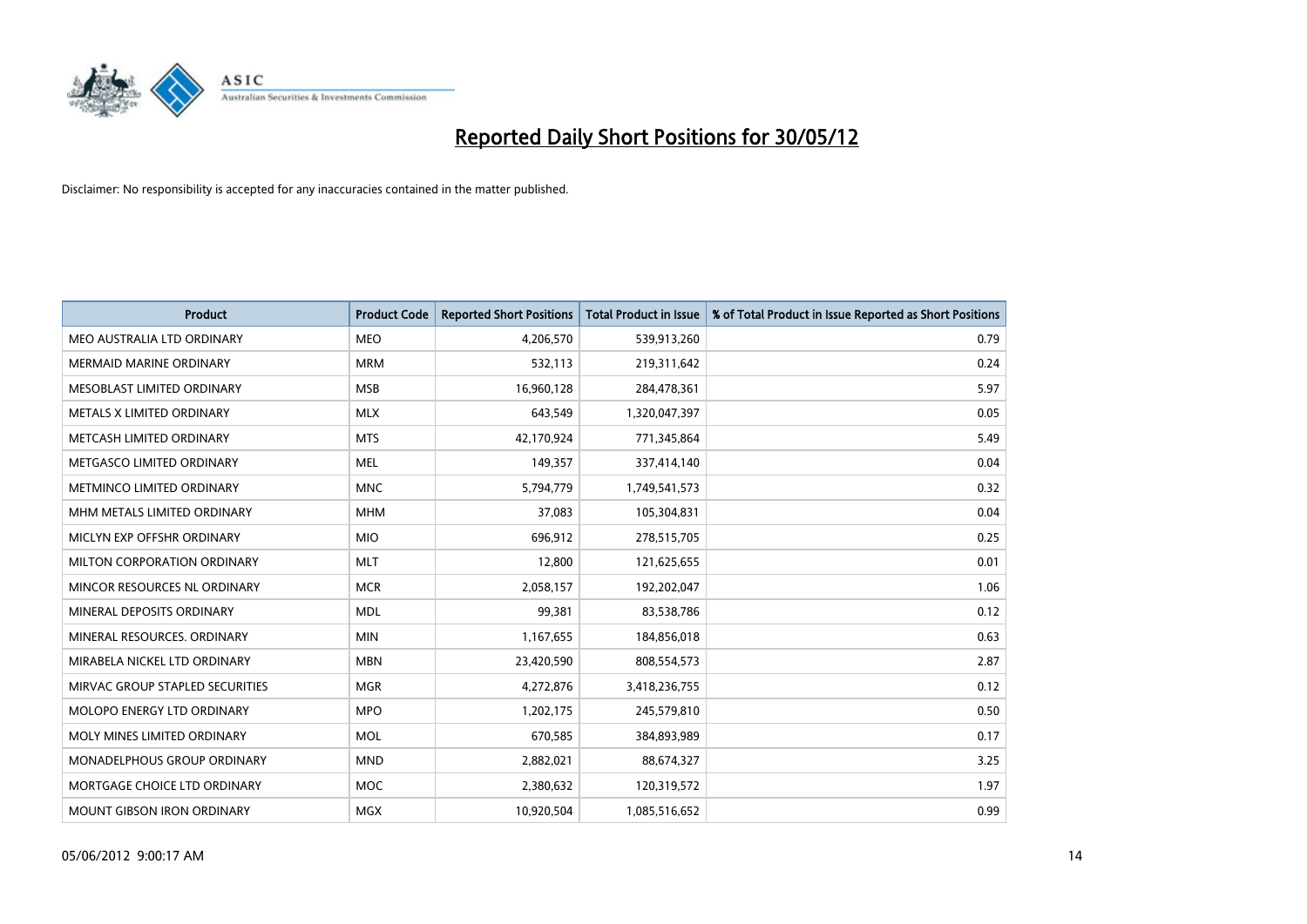

| <b>Product</b>                    | <b>Product Code</b> | <b>Reported Short Positions</b> | <b>Total Product in Issue</b> | % of Total Product in Issue Reported as Short Positions |
|-----------------------------------|---------------------|---------------------------------|-------------------------------|---------------------------------------------------------|
| MULTIPLEX SITES SITES             | <b>MXUPA</b>        | 850                             | 4,500,000                     | 0.02                                                    |
| MURCHISON METALS LTD ORDINARY     | <b>MMX</b>          | 7,579,053                       | 450,093,277                   | 1.70                                                    |
| <b>MYER HOLDINGS LTD ORDINARY</b> | <b>MYR</b>          | 59,861,774                      | 583,384,551                   | 10.24                                                   |
| MYSTATE LIMITED ORDINARY          | <b>MYS</b>          | 13,191                          | 86,977,573                    | 0.02                                                    |
| NATIONAL AUST, BANK ORDINARY      | <b>NAB</b>          | 19,838,492                      | 2,239,352,006                 | 0.86                                                    |
| NAVITAS LIMITED ORDINARY          | <b>NVT</b>          | 11,838,108                      | 375,318,628                   | 3.17                                                    |
| NEON ENERGY LIMITED ORDINARY      | <b>NEN</b>          | 1,019,503                       | 436,464,518                   | 0.23                                                    |
| NEW HOPE CORPORATION ORDINARY     | <b>NHC</b>          | 1,604,622                       | 830,411,534                   | 0.21                                                    |
| NEWCREST MINING ORDINARY          | <b>NCM</b>          | 2,464,130                       | 765,000,000                   | 0.29                                                    |
| NEWS CORP A NON-VOTING CDI        | <b>NWSLV</b>        | 3,261,261                       | 1,610,456,880                 | 0.20                                                    |
| NEWS CORP B VOTING CDI            | <b>NWS</b>          | 1,092,866                       | 798,520,953                   | 0.13                                                    |
| NEXTDC LIMITED ORDINARY           | <b>NXT</b>          | 1,360,675                       | 150,602,388                   | 0.90                                                    |
| NEXUS ENERGY LIMITED ORDINARY     | <b>NXS</b>          | 2,463,645                       | 1,329,821,159                 | 0.17                                                    |
| NIB HOLDINGS LIMITED ORDINARY     | <b>NHF</b>          | 154,676                         | 439,004,182                   | 0.03                                                    |
| NIDO PETROLEUM ORDINARY           | <b>NDO</b>          | 105,313                         | 1,389,163,151                 | 0.01                                                    |
| NOBLE MINERAL RES ORDINARY        | <b>NMG</b>          | 2,501,352                       | 591,294,002                   | 0.43                                                    |
| NORTHERN IRON LTD ORDINARY        | <b>NFE</b>          | 488,322                         | 369,980,113                   | 0.12                                                    |
| NORTHERN STAR ORDINARY            | <b>NST</b>          | 375,608                         | 402,170,706                   | 0.10                                                    |
| NRW HOLDINGS LIMITED ORDINARY     | <b>NWH</b>          | 1,268,415                       | 278,888,011                   | 0.46                                                    |
| NUCOAL RESOURCES LTD ORDINARY     | <b>NCR</b>          | 130,194                         | 768,612,354                   | 0.02                                                    |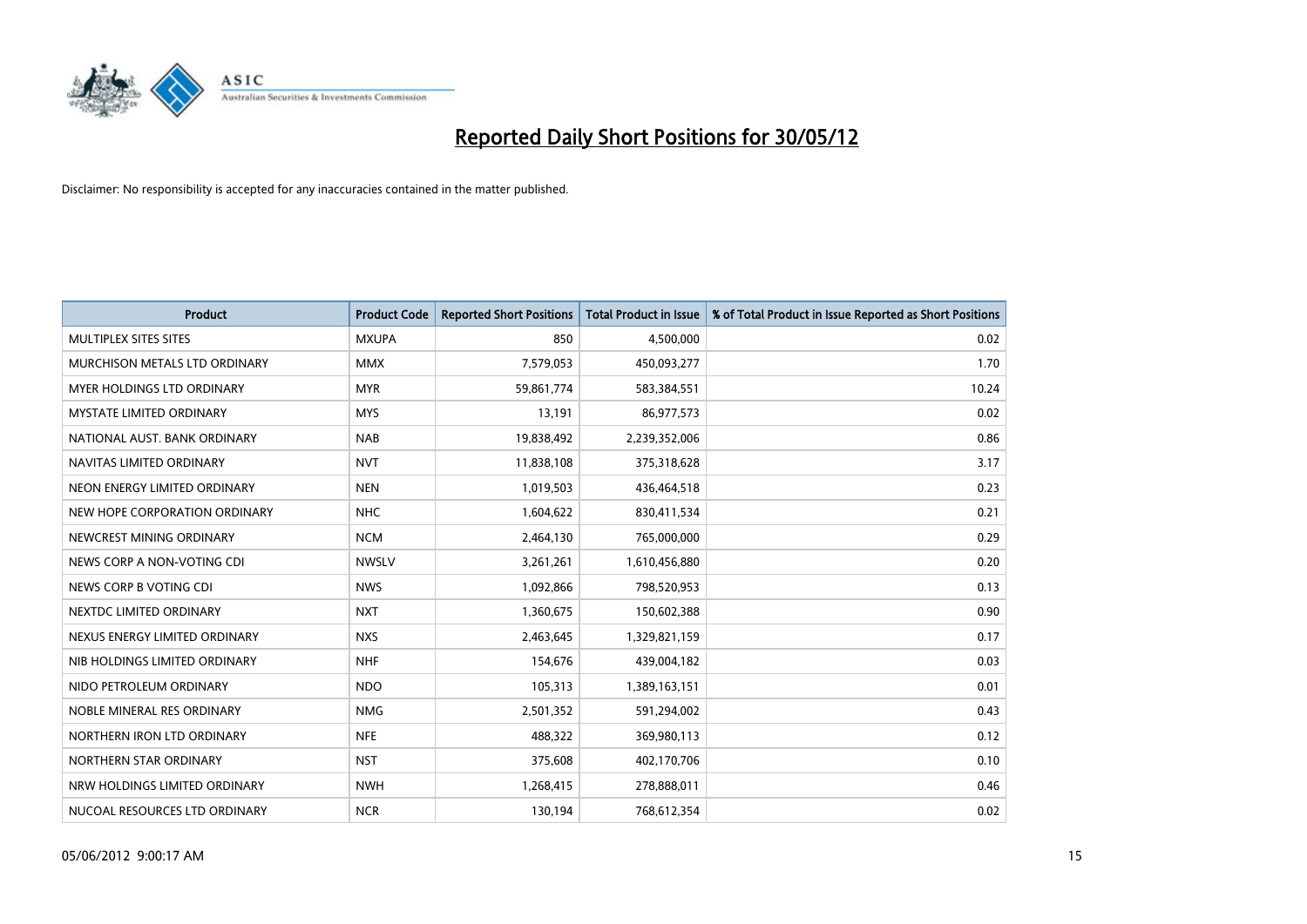

| <b>Product</b>                        | <b>Product Code</b> | <b>Reported Short Positions</b> | <b>Total Product in Issue</b> | % of Total Product in Issue Reported as Short Positions |
|---------------------------------------|---------------------|---------------------------------|-------------------------------|---------------------------------------------------------|
| NUFARM LIMITED ORDINARY               | <b>NUF</b>          | 5,637,687                       | 262,142,247                   | 2.16                                                    |
| NUPLEX INDUSTRIES ORDINARY            | <b>NPX</b>          | 50,000                          | 196,748,316                   | 0.03                                                    |
| OAKTON LIMITED ORDINARY               | <b>OKN</b>          | 859,499                         | 93,800,235                    | 0.92                                                    |
| OCEANAGOLD CORP. CHESS DEPOSITARY INT | <b>OGC</b>          | 2,220,489                       | 262,834,376                   | 0.85                                                    |
| OIL SEARCH LTD ORDINARY               | OSH                 | 9,388,799                       | 1,331,356,047                 | 0.70                                                    |
| OM HOLDINGS LIMITED ORDINARY          | <b>OMH</b>          | 4,950,732                       | 604,105,150                   | 0.81                                                    |
| <b>ONESTEEL LIMITED ORDINARY</b>      | OST                 | 13,009,242                      | 1,345,665,626                 | 0.96                                                    |
| OPUS GROUP LTD ORDINARY               | <b>OPG</b>          | 1,250                           | 53,678,177                    | 0.00                                                    |
| ORICA LIMITED ORDINARY                | ORI                 | 3,173,390                       | 365,007,037                   | 0.85                                                    |
| ORIGIN ENERGY ORDINARY                | <b>ORG</b>          | 12,487,081                      | 1,089,519,638                 | 1.13                                                    |
| OROCOBRE LIMITED ORDINARY             | ORE                 | 72,811                          | 103,195,029                   | 0.06                                                    |
| OROTONGROUP LIMITED ORDINARY          | ORL                 | 346,141                         | 40,880,902                    | 0.83                                                    |
| OZ MINERALS ORDINARY                  | OZL                 | 5,434,431                       | 308,785,193                   | 1.75                                                    |
| PACIFIC BRANDS ORDINARY               | <b>PBG</b>          | 7,350,982                       | 912,915,695                   | 0.80                                                    |
| PALADIN ENERGY LTD ORDINARY           | <b>PDN</b>          | 70,322,314                      | 835,645,290                   | 8.43                                                    |
| PAN PACIFIC PETROL. ORDINARY          | PPP                 | 7,750                           | 588,612,110                   | 0.00                                                    |
| PANAUST LIMITED ORDINARY              | <b>PNA</b>          | 3,935,861                       | 604,599,995                   | 0.65                                                    |
| PANCONTINENTAL OIL ORDINARY           | PCL                 | 3,643,003                       | 994,551,236                   | 0.36                                                    |
| PANORAMIC RESOURCES ORDINARY          | PAN                 | 2,974,317                       | 207,050,710                   | 1.46                                                    |
| PAPERLINX LIMITED ORDINARY            | <b>PPX</b>          | 1,276,538                       | 609,280,761                   | 0.21                                                    |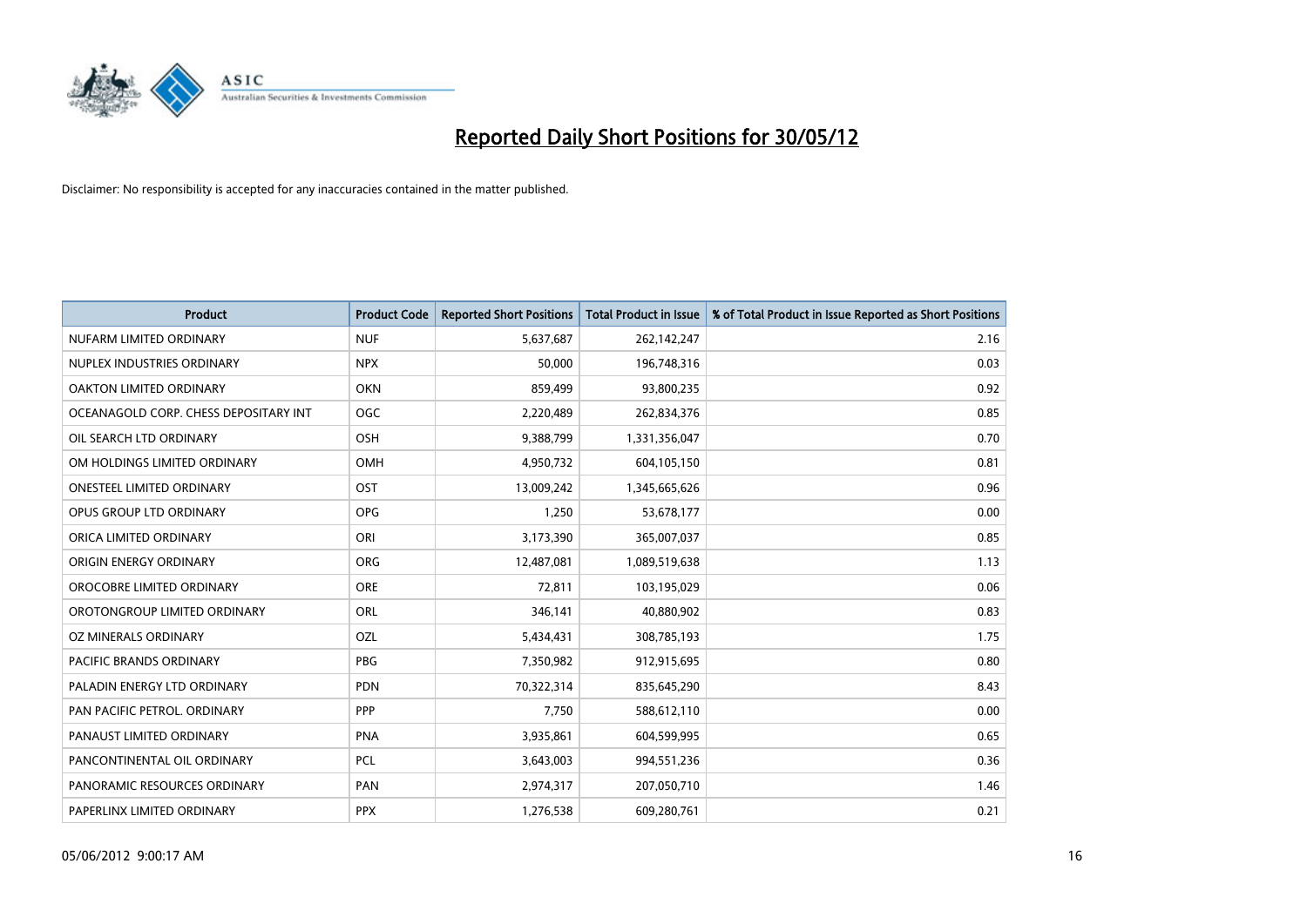

| <b>Product</b>                      | <b>Product Code</b> | <b>Reported Short Positions</b> | <b>Total Product in Issue</b> | % of Total Product in Issue Reported as Short Positions |
|-------------------------------------|---------------------|---------------------------------|-------------------------------|---------------------------------------------------------|
| PAPILLON RES LTD ORDINARY           | PIR                 | 114,225                         | 243,514,325                   | 0.04                                                    |
| PEAK RESOURCES ORDINARY             | <b>PEK</b>          | 2,277                           | 207,916,802                   | 0.00                                                    |
| PEET LIMITED ORDINARY               | <b>PPC</b>          | 897,836                         | 320,170,604                   | 0.28                                                    |
| PENINSULA ENERGY LTD ORDINARY       | <b>PEN</b>          | 4,078,447                       | 2,163,955,626                 | 0.18                                                    |
| PERILYA LIMITED ORDINARY            | PEM                 | 371,817                         | 769,316,426                   | 0.05                                                    |
| PERPETUAL LIMITED ORDINARY          | <b>PPT</b>          | 1,895,825                       | 41,980,678                    | 4.51                                                    |
| PERSEUS MINING LTD ORDINARY         | <b>PRU</b>          | 12,122,755                      | 457,962,088                   | 2.65                                                    |
| PHARMAXIS LTD ORDINARY              | <b>PXS</b>          | 4,029,974                       | 306,370,989                   | 1.31                                                    |
| PHOSPHAGENICS LTD. ORDINARY         | POH                 | 96,072                          | 1,020,215,957                 | 0.01                                                    |
| PLATINUM ASSET ORDINARY             | <b>PTM</b>          | 6,224,602                       | 561,347,878                   | 1.10                                                    |
| PLATINUM AUSTRALIA ORDINARY         | PLA                 | 627,114                         | 504,968,043                   | 0.12                                                    |
| PMI GOLD CORP CDI 1:1               | <b>PVM</b>          | 61,391                          | 71,581,426                    | 0.09                                                    |
| PMP LIMITED ORDINARY                | <b>PMP</b>          | 45,521                          | 323,781,124                   | 0.01                                                    |
| PREMIER INVESTMENTS ORDINARY        | <b>PMV</b>          | 374,967                         | 155,260,377                   | 0.22                                                    |
| PRIMA BIOMED LTD ORDINARY           | <b>PRR</b>          | 3,815,259                       | 1,066,063,388                 | 0.36                                                    |
| PRIMARY HEALTH CARE ORDINARY        | <b>PRY</b>          | 13,891,209                      | 501,717,314                   | 2.77                                                    |
| PRIMEAG AUSTRALIA ORDINARY          | PAG                 | 240,403                         | 266,394,444                   | 0.09                                                    |
| PROGRAMMED ORDINARY                 | <b>PRG</b>          | 278,304                         | 118, 173, 778                 | 0.23                                                    |
| <b>QANTAS AIRWAYS ORDINARY</b>      | QAN                 | 18,614,038                      | 2,265,123,620                 | 0.81                                                    |
| <b>QBE INSURANCE GROUP ORDINARY</b> | OBE                 | 45,946,424                      | 1,181,682,557                 | 3.87                                                    |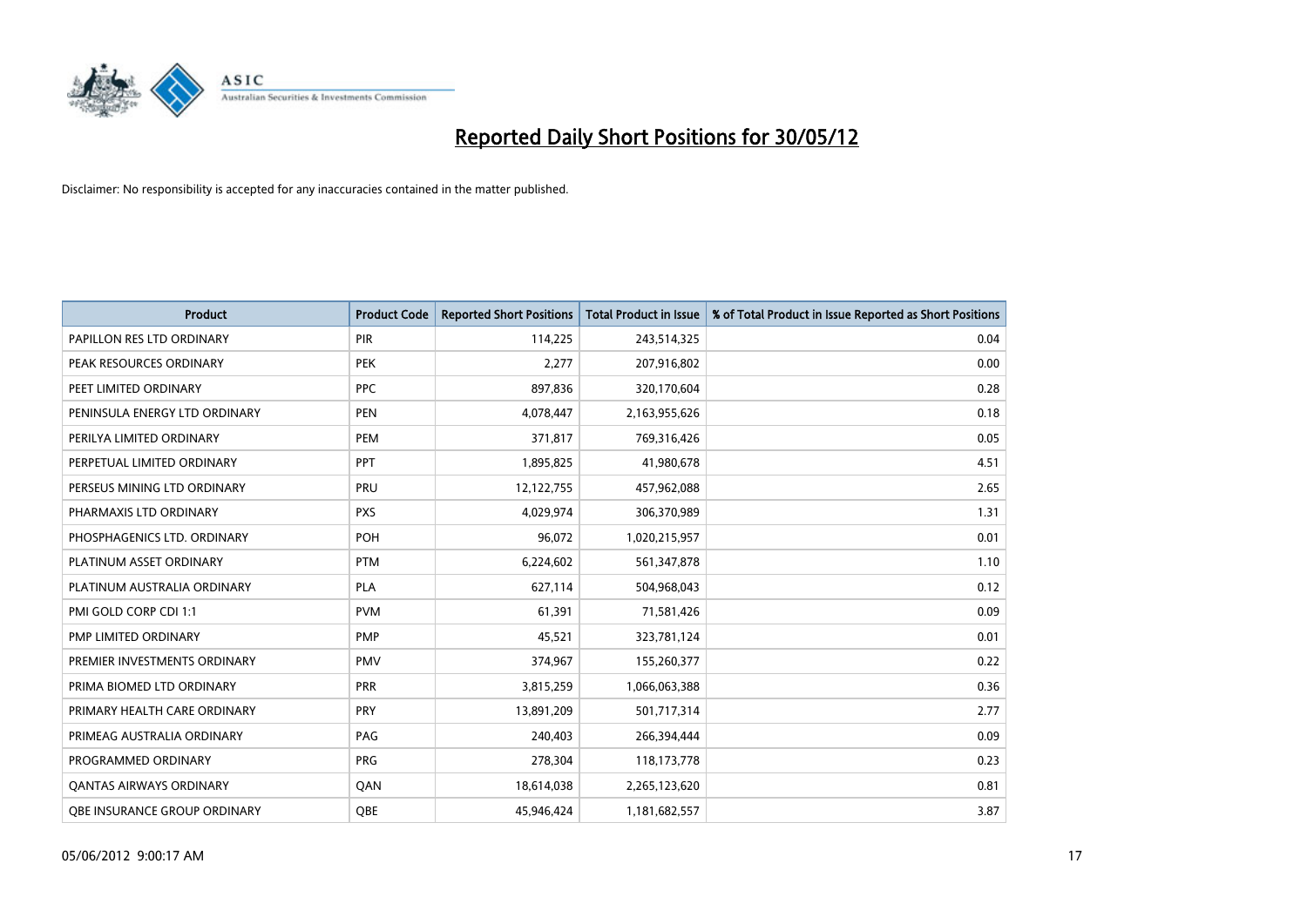

| <b>Product</b>                      | <b>Product Code</b> | <b>Reported Short Positions</b> | <b>Total Product in Issue</b> | % of Total Product in Issue Reported as Short Positions |
|-------------------------------------|---------------------|---------------------------------|-------------------------------|---------------------------------------------------------|
| OR NATIONAL LIMITED ORDINARY        | <b>ORN</b>          | 10,949,330                      | 2,440,000,000                 | 0.43                                                    |
| ORXPHARMA LTD ORDINARY              | <b>QRX</b>          | 318,748                         | 144,577,206                   | 0.22                                                    |
| <b>QUBE LOGISTICS HLDG ORDINARY</b> | <b>QUB</b>          | 3,651,120                       | 909,407,185                   | 0.39                                                    |
| RAMELIUS RESOURCES ORDINARY         | <b>RMS</b>          | 1,618,028                       | 335,906,949                   | 0.49                                                    |
| RAMSAY HEALTH CARE ORDINARY         | <b>RHC</b>          | 1,654,224                       | 202,081,252                   | 0.82                                                    |
| RANGE RESOURCES LTD ORDINARY        | <b>RRS</b>          | 499,840                         | 2,118,880,660                 | 0.02                                                    |
| <b>RCR TOMLINSON ORDINARY</b>       | <b>RCR</b>          | 19,694                          | 132,309,023                   | 0.01                                                    |
| <b>REA GROUP ORDINARY</b>           | <b>REA</b>          | 375,916                         | 131,714,699                   | 0.28                                                    |
| <b>RECKON LIMITED ORDINARY</b>      | <b>RKN</b>          | 866,023                         | 129,488,015                   | 0.67                                                    |
| <b>RED 5 LIMITED ORDINARY</b>       | <b>RED</b>          | 7,520                           | 135,488,008                   | 0.01                                                    |
| RED FORK ENERGY ORDINARY            | <b>RFE</b>          | 139,126                         | 310,229,853                   | 0.04                                                    |
| REDBANK ENERGY LTD ORDINARY         | AEJ                 | 19                              | 786,287                       | 0.00                                                    |
| REDFLEX HOLDINGS ORDINARY           | <b>RDF</b>          | $\overline{2}$                  | 110,345,599                   | 0.00                                                    |
| REGIONAL EXPRESS ORDINARY           | <b>REX</b>          | 10,000                          | 121,254,902                   | 0.01                                                    |
| <b>REGIS RESOURCES ORDINARY</b>     | <b>RRL</b>          | 1,007,092                       | 451,954,157                   | 0.23                                                    |
| RESMED INC CDI 10:1                 | <b>RMD</b>          | 3,838,763                       | 1,556,242,300                 | 0.24                                                    |
| RESOLUTE MINING ORDINARY            | <b>RSG</b>          | 3,956,773                       | 643,219,058                   | 0.61                                                    |
| RESOURCE GENERATION ORDINARY        | <b>RES</b>          | 173                             | 262,895,652                   | 0.00                                                    |
| <b>RETAIL FOOD GROUP ORDINARY</b>   | <b>RFG</b>          | 24,907                          | 108,422,615                   | 0.03                                                    |
| REVERSE CORP LIMITED ORDINARY       | <b>REF</b>          | 100                             | 92,382,175                    | 0.00                                                    |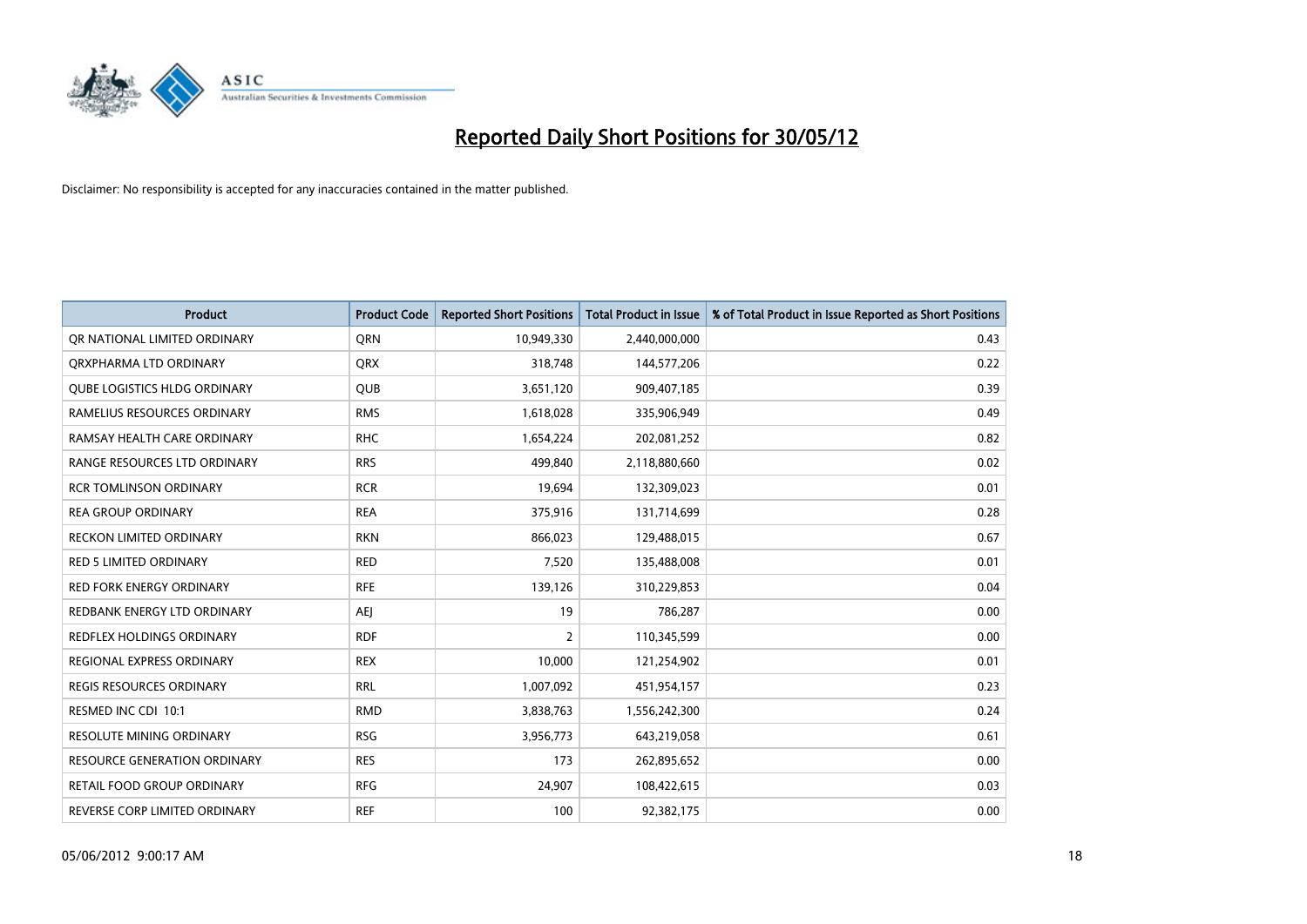

| <b>Product</b>                     | <b>Product Code</b> | <b>Reported Short Positions</b> | <b>Total Product in Issue</b> | % of Total Product in Issue Reported as Short Positions |
|------------------------------------|---------------------|---------------------------------|-------------------------------|---------------------------------------------------------|
| REX MINERALS LIMITED ORDINARY      | <b>RXM</b>          | 619,831                         | 188,907,284                   | 0.32                                                    |
| RHG LIMITED ORDINARY               | <b>RHG</b>          | 36,083                          | 308,483,177                   | 0.01                                                    |
| <b>RIALTO ENERGY ORDINARY</b>      | <b>RIA</b>          | 1,381,604                       | 671,347,392                   | 0.21                                                    |
| <b>RIDLEY CORPORATION ORDINARY</b> | <b>RIC</b>          | 45,592                          | 307,817,071                   | 0.01                                                    |
| RIO TINTO LIMITED ORDINARY         | <b>RIO</b>          | 20,468,197                      | 435,758,720                   | 4.65                                                    |
| <b>ROBUST RESOURCES ORDINARY</b>   | <b>ROL</b>          | 24,898                          | 87,544,097                    | 0.03                                                    |
| ROC OIL COMPANY ORDINARY           | <b>ROC</b>          | 2,506,192                       | 683,235,552                   | 0.37                                                    |
| RURALCO HOLDINGS ORDINARY          | <b>RHL</b>          | 12,000                          | 55,019,284                    | 0.02                                                    |
| SAI GLOBAL LIMITED ORDINARY        | SAI                 | 4,569,584                       | 204,354,836                   | 2.24                                                    |
| SALMAT LIMITED ORDINARY            | <b>SLM</b>          | 3,162,337                       | 159,802,174                   | 1.96                                                    |
| SAMSON OIL & GAS LTD ORDINARY      | SSN                 | 1,444,768                       | 1,768,987,182                 | 0.08                                                    |
| SANDFIRE RESOURCES ORDINARY        | <b>SFR</b>          | 4,441,718                       | 151,158,635                   | 2.93                                                    |
| <b>SANTOS LTD ORDINARY</b>         | <b>STO</b>          | 4,341,851                       | 952,786,438                   | 0.44                                                    |
| SARACEN MINERAL ORDINARY           | SAR                 | 2,736,537                       | 594,625,640                   | 0.47                                                    |
| SEDGMAN LIMITED ORDINARY           | <b>SDM</b>          | 17,572                          | 214,292,930                   | 0.00                                                    |
| SEEK LIMITED ORDINARY              | <b>SEK</b>          | 13,725,841                      | 337,101,307                   | 4.06                                                    |
| SENEX ENERGY LIMITED ORDINARY      | SXY                 | 3,751,234                       | 926,147,416                   | 0.41                                                    |
| SERVCORP LIMITED ORDINARY          | SRV                 | 17,000                          | 98,440,807                    | 0.02                                                    |
| SERVICE STREAM ORDINARY            | <b>SSM</b>          | 400                             | 283,418,867                   | 0.00                                                    |
| SEVEN GROUP HOLDINGS ORDINARY      | <b>SVW</b>          | 619,678                         | 307,410,281                   | 0.19                                                    |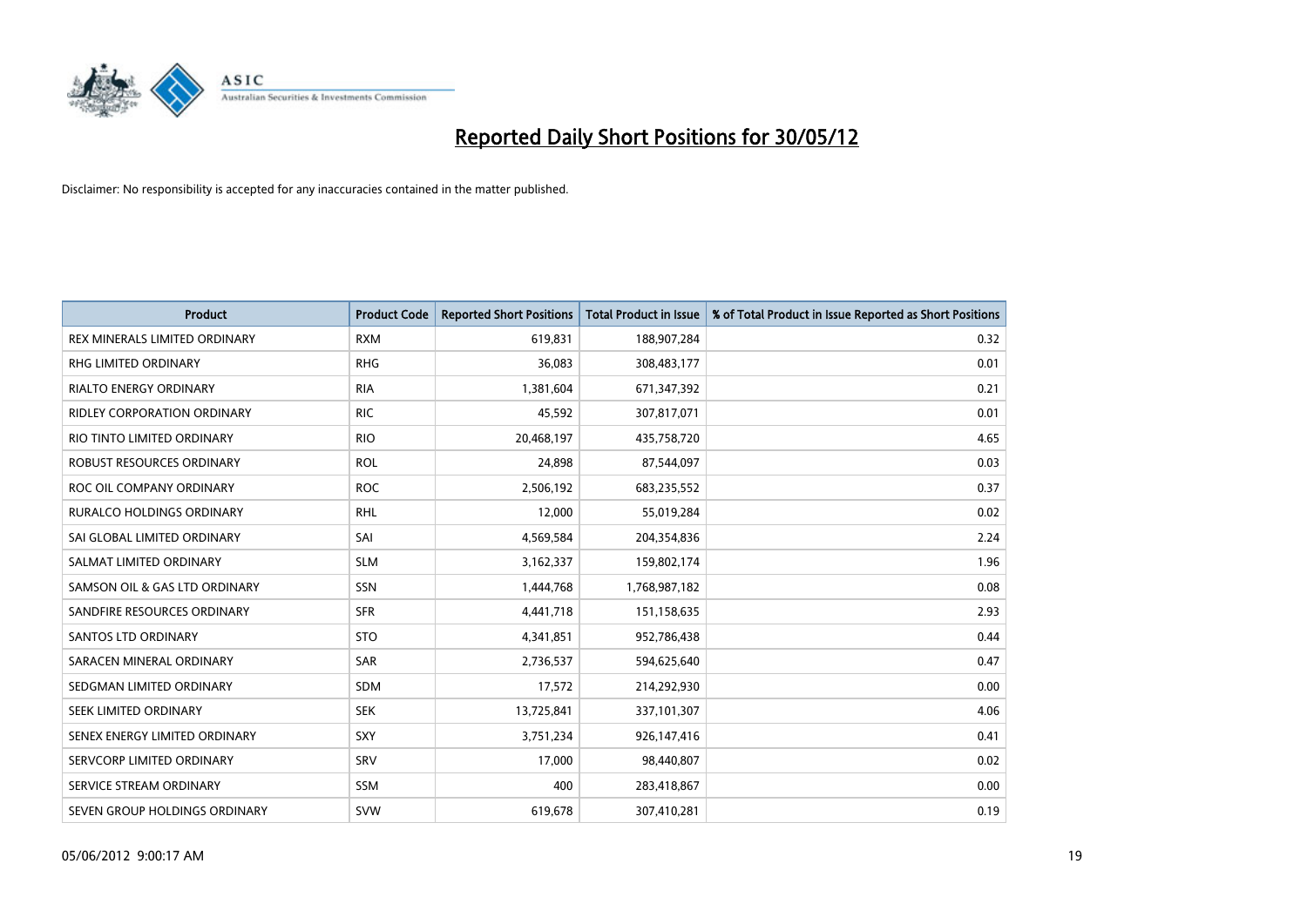

| <b>Product</b>                           | <b>Product Code</b> | <b>Reported Short Positions</b> | <b>Total Product in Issue</b> | % of Total Product in Issue Reported as Short Positions |
|------------------------------------------|---------------------|---------------------------------|-------------------------------|---------------------------------------------------------|
| SEVEN WEST MEDIA LTD ORDINARY            | <b>SWM</b>          | 15,682,084                      | 666,105,054                   | 2.35                                                    |
| SIGMA PHARMACEUTICAL ORDINARY            | <b>SIP</b>          | 5,663,919                       | 1,185,020,782                 | 0.49                                                    |
| SILEX SYSTEMS ORDINARY                   | <b>SLX</b>          | 717,714                         | 170,143,997                   | 0.42                                                    |
| SILVER LAKE RESOURCE ORDINARY            | <b>SLR</b>          | 321,372                         | 220,264,064                   | 0.16                                                    |
| SIMS METAL MGMT LTD ORDINARY             | SGM                 | 9,367,357                       | 205,856,443                   | 4.56                                                    |
| SINGAPORE TELECOMM. CHESS DEPOSITARY INT | SGT                 | 7,282,223                       | 158,218,641                   | 4.60                                                    |
| SIRTEX MEDICAL ORDINARY                  | <b>SRX</b>          | 5,101                           | 55,768,136                    | 0.01                                                    |
| SKILLED GROUP LTD ORDINARY               | <b>SKE</b>          | 32,658                          | 233,487,276                   | 0.01                                                    |
| SKY CITY ENTERTAIN, ORDINARY             | <b>SKC</b>          | 101                             | 576,958,340                   | 0.00                                                    |
| <b>SLATER &amp; GORDON ORDINARY</b>      | SGH                 | 2,791                           | 168,600,731                   | 0.00                                                    |
| SMS MANAGEMENT. ORDINARY                 | <b>SMX</b>          | 578,212                         | 68,415,913                    | 0.83                                                    |
| SONIC HEALTHCARE ORDINARY                | SHL                 | 4,679,128                       | 389,969,875                   | 1.20                                                    |
| SOUL PATTINSON (W.H) ORDINARY            | SOL                 | 12,532                          | 239,395,320                   | 0.01                                                    |
| SOUTH BOULDER MINES ORDINARY             | <b>STB</b>          | 101,324                         | 116,232,826                   | 0.09                                                    |
| SP AUSNET STAPLED SECURITIES             | <b>SPN</b>          | 4,731,450                       | 2,896,219,682                 | 0.15                                                    |
| SPARK INFRASTRUCTURE STAPLED NOTE & UNIT | SKI                 | 34,751,736                      | 1,326,734,264                 | 2.62                                                    |
| SPECIALTY FASHION ORDINARY               | SFH                 | 1,078,569                       | 192,086,121                   | 0.56                                                    |
| SPOTLESS GROUP LTD ORDINARY              | <b>SPT</b>          | 454,431                         | 265,746,161                   | 0.17                                                    |
| ST BARBARA LIMITED ORDINARY              | <b>SBM</b>          | 11,367,786                      | 325,615,389                   | 3.48                                                    |
| STANMORE COAL LTD ORDINARY               | <b>SMR</b>          | 66,885                          | 160,180,221                   | 0.04                                                    |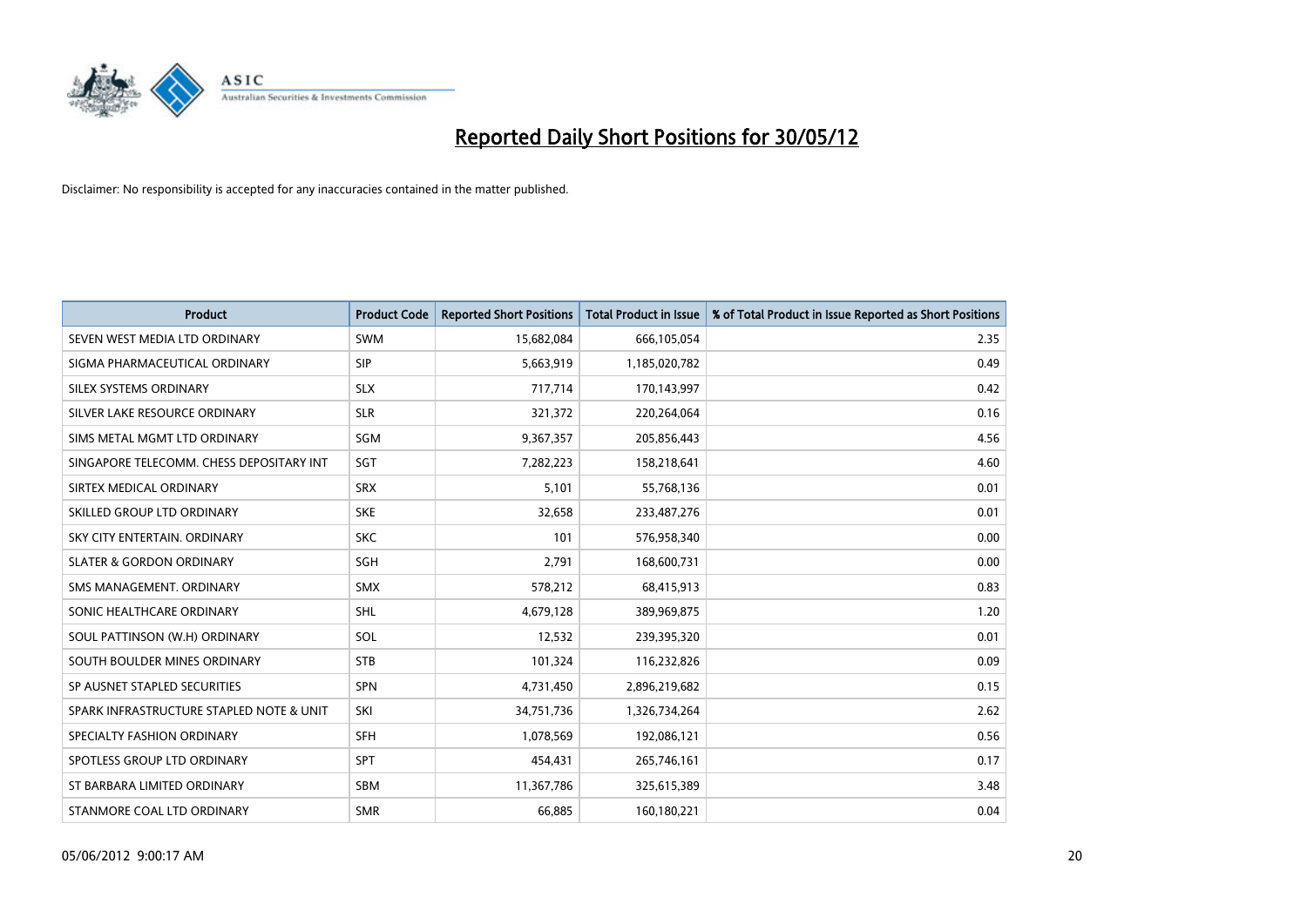

| <b>Product</b>                       | <b>Product Code</b> | <b>Reported Short Positions</b> | <b>Total Product in Issue</b> | % of Total Product in Issue Reported as Short Positions |
|--------------------------------------|---------------------|---------------------------------|-------------------------------|---------------------------------------------------------|
| STARPHARMA HOLDINGS ORDINARY         | SPL                 | 1,582,998                       | 280,802,451                   | 0.57                                                    |
| STHN CROSS MEDIA ORDINARY            | <b>SXL</b>          | 5,147,457                       | 704,594,449                   | 0.73                                                    |
| STOCKLAND UNITS/ORD STAPLED          | SGP                 | 16,030,339                      | 2,219,880,007                 | 0.71                                                    |
| STRAITS RES LTD. ORDINARY            | <b>SRQ</b>          | 2,130,646                       | 456,529,474                   | 0.46                                                    |
| STW COMMUNICATIONS ORDINARY          | SGN                 | 16,363                          | 362,798,351                   | 0.00                                                    |
| SUNCORP GROUP LTD ORDINARY           | <b>SUN</b>          | 10,357,912                      | 1,286,600,980                 | 0.78                                                    |
| SUNDANCE ENERGY ORDINARY             | <b>SEA</b>          | 37,869                          | 277,098,474                   | 0.01                                                    |
| SUNDANCE RESOURCES ORDINARY          | SDL                 | 38,887,053                      | 2,933,534,505                 | 1.31                                                    |
| SUNLAND GROUP LTD ORDINARY           | <b>SDG</b>          | 91,510                          | 201,578,526                   | 0.05                                                    |
| SUPER RET REP LTD ORDINARY           | <b>SUL</b>          | 1,014,217                       | 196,152,971                   | 0.50                                                    |
| SYD AIRPORT STAPLED US PROHIBIT.     | <b>SYD</b>          | 6,726,570                       | 1,861,210,782                 | 0.36                                                    |
| <b>TABCORP HOLDINGS LTD ORDINARY</b> | <b>TAH</b>          | 6,963,182                       | 730,113,969                   | 0.95                                                    |
| TANAMI GOLD NL ORDINARY              | <b>TAM</b>          | 176,452                         | 261,132,677                   | 0.06                                                    |
| TAP OIL LIMITED ORDINARY             | <b>TAP</b>          | 723,753                         | 241,295,311                   | 0.30                                                    |
| TASSAL GROUP LIMITED ORDINARY        | <b>TGR</b>          | 46,284                          | 146,304,404                   | 0.02                                                    |
| TATTS GROUP LTD ORDINARY             | <b>TTS</b>          | 12,266,897                      | 1,362,919,733                 | 0.91                                                    |
| TECHNOLOGY ONE ORDINARY              | <b>TNE</b>          | 10,535                          | 304,910,455                   | 0.00                                                    |
| TELECOM CORPORATION ORDINARY         | <b>TEL</b>          | 16,299,672                      | 1,930,043,981                 | 0.84                                                    |
| TELSTRA CORPORATION, ORDINARY        | <b>TLS</b>          | 23,429,878                      | 12,443,074,357                | 0.18                                                    |
| TEN NETWORK HOLDINGS ORDINARY        | <b>TEN</b>          | 61,426,069                      | 1,045,236,720                 | 5.90                                                    |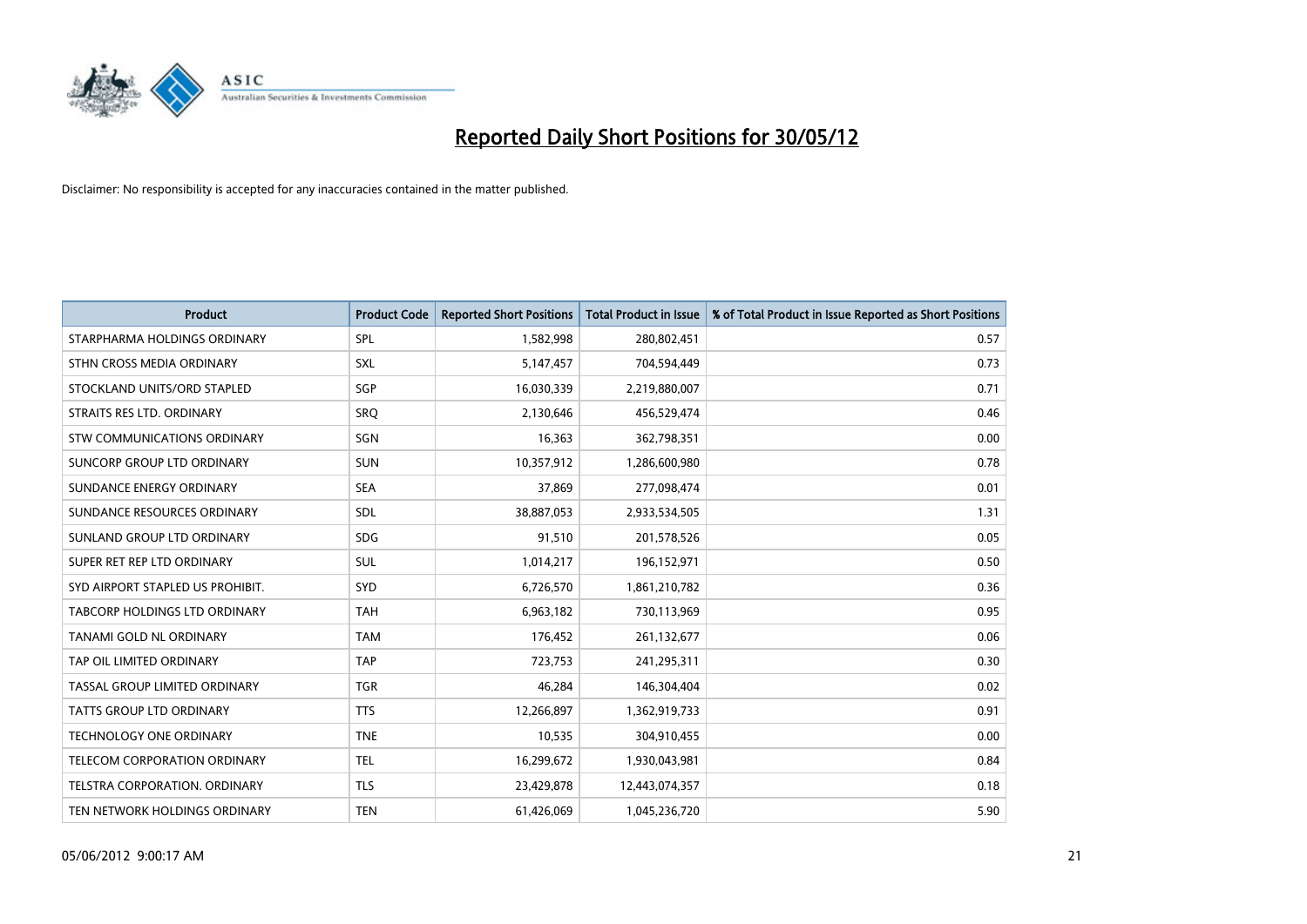

| <b>Product</b>                       | <b>Product Code</b> | <b>Reported Short Positions</b> | <b>Total Product in Issue</b> | % of Total Product in Issue Reported as Short Positions |
|--------------------------------------|---------------------|---------------------------------|-------------------------------|---------------------------------------------------------|
| TERANGA GOLD CORP CDI 1:1            | <b>TGZ</b>          | 236,987                         | 158,155,577                   | 0.13                                                    |
| TEXON PETROLEUM LTD ORDINARY         | <b>TXN</b>          | 212,396                         | 245,039,848                   | 0.09                                                    |
| TFS CORPORATION LTD ORDINARY         | <b>TFC</b>          | 207,942                         | 279,621,829                   | 0.07                                                    |
| THAKRAL HOLDINGS GRP ORDINARY/UNIT   | <b>THG</b>          | 164                             | 585,365,014                   | 0.00                                                    |
| THE REJECT SHOP ORDINARY             | <b>TRS</b>          | 1,433,420                       | 26,071,170                    | 5.50                                                    |
| THINKSMART LIMITED ORDINARY          | <b>TSM</b>          | 175,000                         | 156,005,431                   | 0.11                                                    |
| THORN GROUP LIMITED ORDINARY         | <b>TGA</b>          | 257,384                         | 146,374,703                   | 0.18                                                    |
| TIGER RESOURCES ORDINARY             | TGS                 | 2,304,360                       | 673,470,269                   | 0.33                                                    |
| <b>TISHMAN SPEYER UNITS</b>          | <b>TSO</b>          | 40.786                          | 338,440,904                   | 0.01                                                    |
| TOLL HOLDINGS LTD ORDINARY           | <b>TOL</b>          | 19,722,804                      | 717,133,875                   | 2.72                                                    |
| TOX FREE SOLUTIONS ORDINARY          | <b>TOX</b>          | 10,786                          | 114,838,108                   | 0.01                                                    |
| TPG TELECOM LIMITED ORDINARY         | <b>TPM</b>          | 2,306,699                       | 793,808,141                   | 0.30                                                    |
| TRADE ME GROUP ORDINARY              | <b>TME</b>          | 335,314                         | 395,745,510                   | 0.09                                                    |
| TRANSFIELD SERVICES ORDINARY         | <b>TSE</b>          | 5,379,961                       | 525,028,694                   | 1.02                                                    |
| TRANSPACIFIC INDUST, ORDINARY        | <b>TPI</b>          | 4,934,389                       | 1,578,209,025                 | 0.29                                                    |
| TRANSURBAN GROUP TRIPLE STAPLED SEC. | TCL                 | 4,637,435                       | 1,458,321,112                 | 0.32                                                    |
| TREASURY WINE ESTATE ORDINARY        | <b>TWE</b>          | 13,104,124                      | 647,227,144                   | 2.03                                                    |
| TROY RESOURCES LTD ORDINARY          | <b>TRY</b>          | 212,459                         | 89,296,649                    | 0.22                                                    |
| UGL LIMITED ORDINARY                 | UGL                 | 5,512,605                       | 166,315,038                   | 3.29                                                    |
| UNILIFE CORPORATION CDI 6:1          | <b>UNS</b>          | 211,168                         | 258,962,928                   | 0.08                                                    |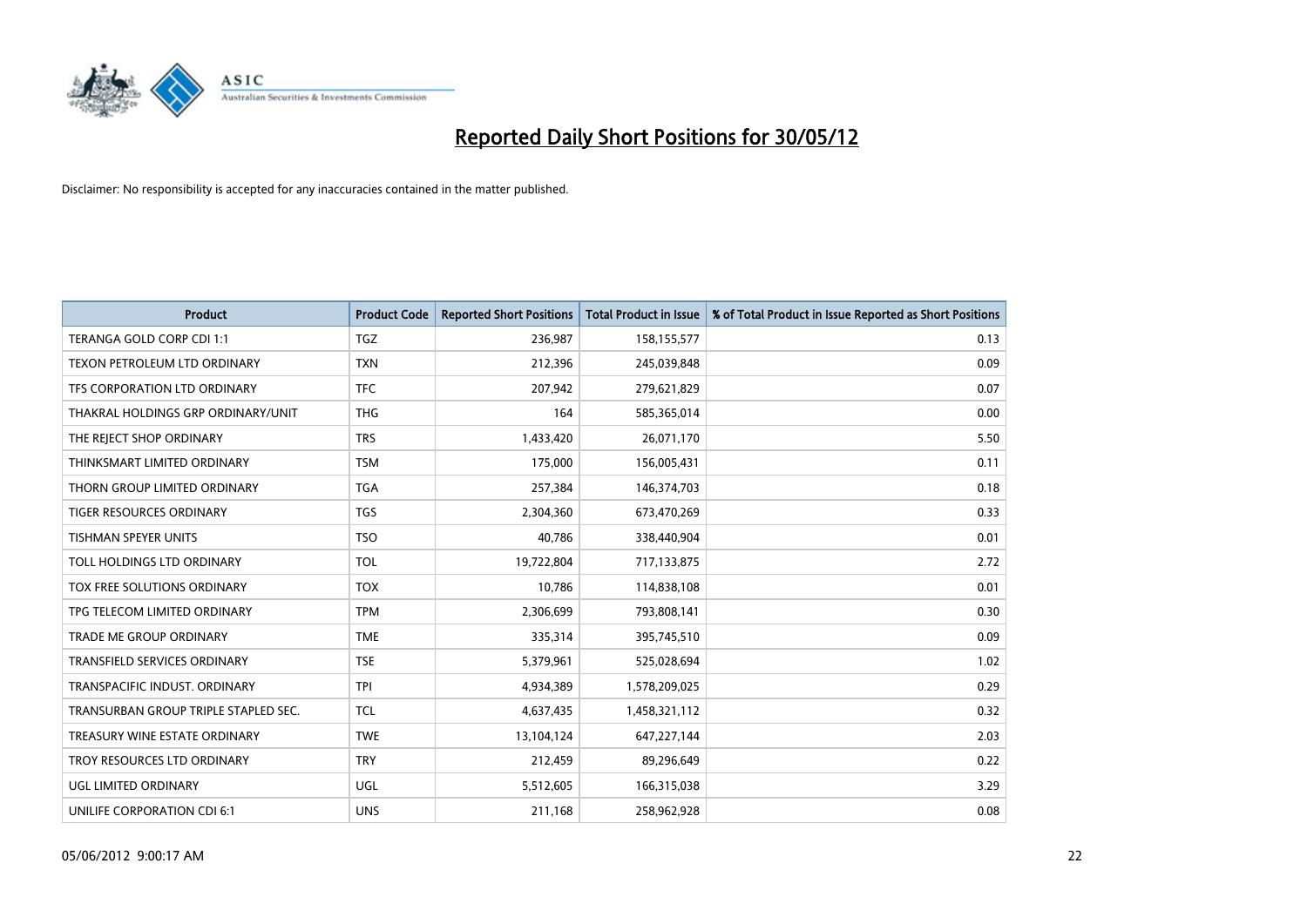

| <b>Product</b>                         | <b>Product Code</b> | <b>Reported Short Positions</b> | <b>Total Product in Issue</b> | % of Total Product in Issue Reported as Short Positions |
|----------------------------------------|---------------------|---------------------------------|-------------------------------|---------------------------------------------------------|
| UXC LIMITED ORDINARY                   | <b>UXC</b>          | 146,322                         | 305,585,913                   | 0.05                                                    |
| <b>VENTURE MINERALS ORDINARY</b>       | <b>VMS</b>          | 21,741                          | 232,468,592                   | 0.01                                                    |
| <b>VIRGIN AUS HLDG LTD ORDINARY</b>    | <b>VAH</b>          | 11,924,560                      | 2,210,197,600                 | 0.53                                                    |
| VITERRA INC CDI 1:1                    | <b>VTA</b>          | 10                              | 68,629,939                    | 0.00                                                    |
| VNGD ALL-WORLD EX-US CDI 1:1           | <b>VEU</b>          | 1,292                           | 990,776                       | 0.13                                                    |
| WAH NAM INT HLDG LTD ORDINARY          | <b>WNI</b>          | 41,310                          | 6,738,141,807                 | 0.00                                                    |
| <b>WATPAC LIMITED ORDINARY</b>         | <b>WTP</b>          | 297,294                         | 184,332,526                   | 0.14                                                    |
| <b>WDS LIMITED ORDINARY</b>            | <b>WDS</b>          | $\overline{7}$                  | 144,740,614                   | 0.00                                                    |
| WEBIET LIMITED ORDINARY                | <b>WEB</b>          | 408,940                         | 71,232,746                    | 0.57                                                    |
| WESFARMERS LIMITED ORDINARY            | <b>WES</b>          | 29,287,241                      | 1,006,491,544                 | 2.91                                                    |
| WESFARMERS LIMITED PARTIALLY PROTECTED | <b>WESN</b>         | 137,144                         | 150,580,618                   | 0.08                                                    |
| WESTERN AREAS NL ORDINARY              | <b>WSA</b>          | 8,468,915                       | 179,735,899                   | 4.71                                                    |
| WESTERN DESERT RES. ORDINARY           | <b>WDR</b>          | 100,000                         | 218,769,203                   | 0.05                                                    |
| WESTFIELD GROUP ORD/UNIT STAPLED SEC   | <b>WDC</b>          | 7,149,229                       | 2,295,578,169                 | 0.30                                                    |
| WESTFIELD RETAIL TST UNIT STAPLED      | <b>WRT</b>          | 48,717,355                      | 3,054,166,195                 | 1.59                                                    |
| <b>WESTPAC BANKING CORP ORDINARY</b>   | <b>WBC</b>          | 58,672,626                      | 3,055,110,360                 | 1.88                                                    |
| WHITE ENERGY COMPANY ORDINARY          | <b>WEC</b>          | 2,267,815                       | 322,974,494                   | 0.69                                                    |
| <b>WHITEHAVEN COAL ORDINARY</b>        | <b>WHC</b>          | 7,846,256                       | 1,013,190,387                 | 0.75                                                    |
| WHK GROUP LIMITED ORDINARY             | <b>WHG</b>          | 25,000                          | 265,200,652                   | 0.01                                                    |
| WINDIMURRA VANADIUM ORDINARY           | <b>WVL</b>          | 163,685                         | 154,278,674                   | 0.11                                                    |